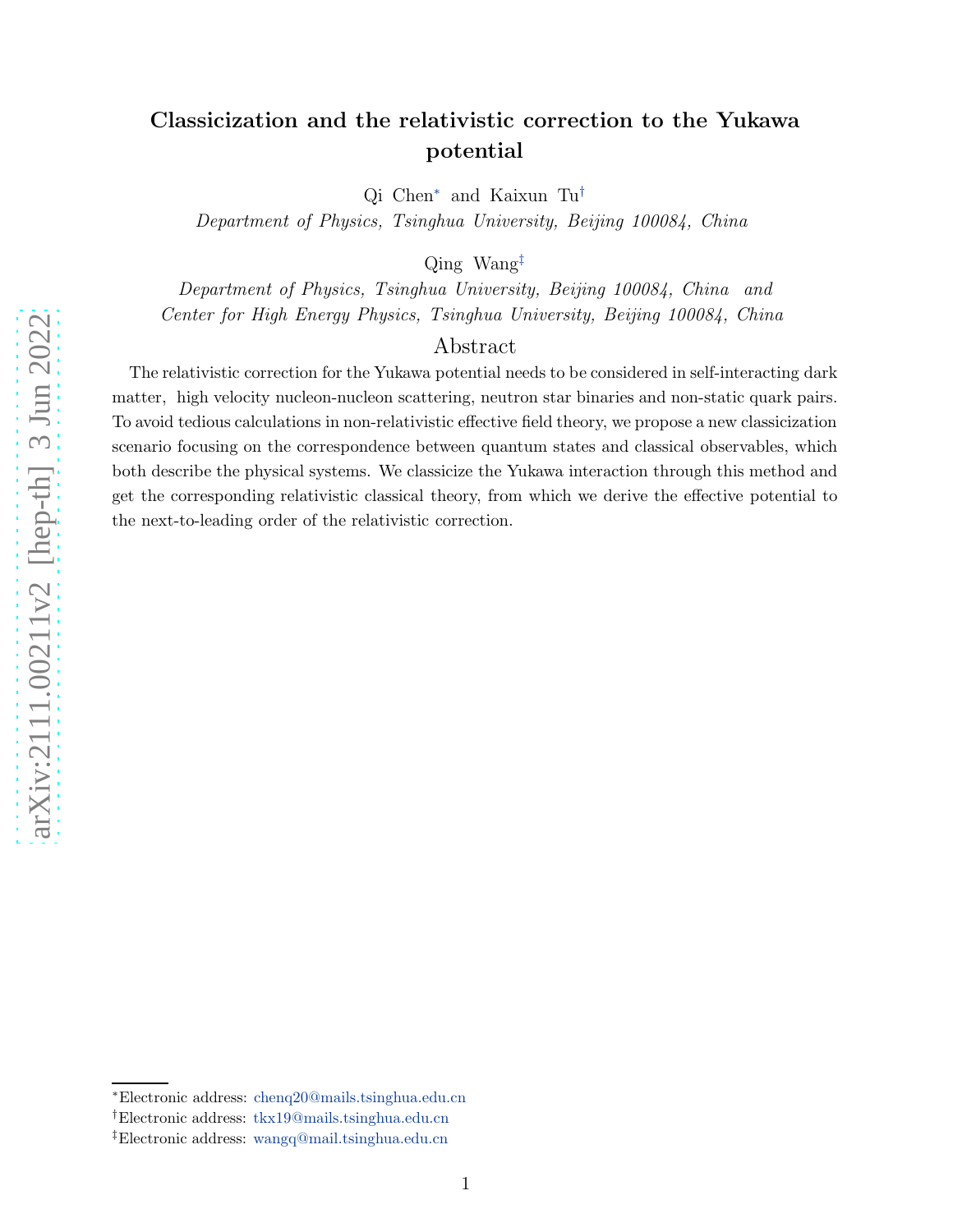## I. INTRODUCTION

Yukawa theory is widely used to describe the interaction between fermions through a scalar mediator, such as the interaction of nucleons. In particular, the fast moving nucleonnucleon scattering calls a Yukawa potential with relativistic corrections[\[1](#page-22-0)]. In dark phenomenology, self-interacting dark matter (SIDM) seems to be a better explanation for observed galactic structures than collisionless models. This is especially so for dark matter cores in low-mass galaxies, which can be understood via Yukawa interaction between cold dark matter particles[\[2](#page-22-1)]. In a neutron star (NS) binary system, each NS can create axions that act as light scalar mediators and undergo Yukawa interaction[\[3](#page-22-2)[–5](#page-22-3)]. However, recent research shows that explaining the structures of galaxies and galaxy clusters requires a velocity-dependent SIDM model<sup>[\[2](#page-22-1), [6](#page-22-4)[–11\]](#page-22-5)</sup>. Theoretical explanations for GW170817 data encourage us to investigate relativistic corrections for Yukawa interaction[\[4](#page-22-6)]. Furthermore, if we consider charmonium moving in quark-gluon plasma, it is also important to include relativistic corrections for the Yukawa-like interaction term[\[12](#page-22-7)]. Usually, we use effective field theory approaching non-relativistic effective field theory (NREFT) from the full Lagrangian. However, NREFT is sometimes a little tedious, and the subjects we are interested in may be classical like neutron stars, which need a relativistic classical theory of Yukawa model. Therefore, we seek a fully classical Yukawa interaction that includes relativistic corrections.

There are several popular procedures for constructing a classical theory from a given quantum field theory. Such methods can be roughly classified into two categories. One is the  $\hbar \to 0$  scenario proposed by Planck and Einstein separately to research the low frequency and high temperature asymptotic behavior of blackbody radiation. In this case, the energy spectrum converges to the classical equipartition theorem. The other is the  $N \to \infty$  scenario introduced by Bohr in his correspondence principle, in which the classical theory emerges from the quantized one when the size of the system goes to infinity. (Strictly speaking, the  $N \to \infty$  limit can be mathematically viewed as a special case of the  $\hbar \to 0$  scenario. However, their underlying physical situations are quite different[\[13](#page-22-8)].) In quantum field theory, there is another method. One can replace the field in the quantized Lagrangian with solutions of the equation of motion[\[14,](#page-23-0) [15](#page-23-1)]. However, none of them can explain the classical world, though they give some equations looking formally like classical theory.

For the  $\hbar \to 0$  scenario, we may consider such a classicization procedure with a path integral. For example, in a path integral, each path  $x(t)$  beginning at  $t_1$  and ending at  $t_2$  is associated with a weight function  $\exp[iS(x; t_1, t_2)/\hbar]$ . If we take the limit  $\hbar \to 0$ , only the path extreme action  $\delta S(x; t_1, t_2) = 0$  can coherently survive. According to the stationary action principle, the remaining path is the solution of the classical equation of motion. This means we have written the classical theory from the quantized one  $[16]$  $[16]$ . Some researchers prefer embedding  $\hbar$  into a geometric quantization to investigate the different mathematical structures between classical and quantum theory  $[17-19]$  $[17-19]$ . In these cases, we hope that a quantum system described by a Hilbert space and operator algebras that act irreducibly on the Hilbert space can return to the symplectic manifolds in classical mechanics when we impose the limit  $\hbar \to 0$ . However, the  $\hbar \to 0$  scenario does not always work well in path integral or geometric classicization. Classical behavior in quantum field theory can only be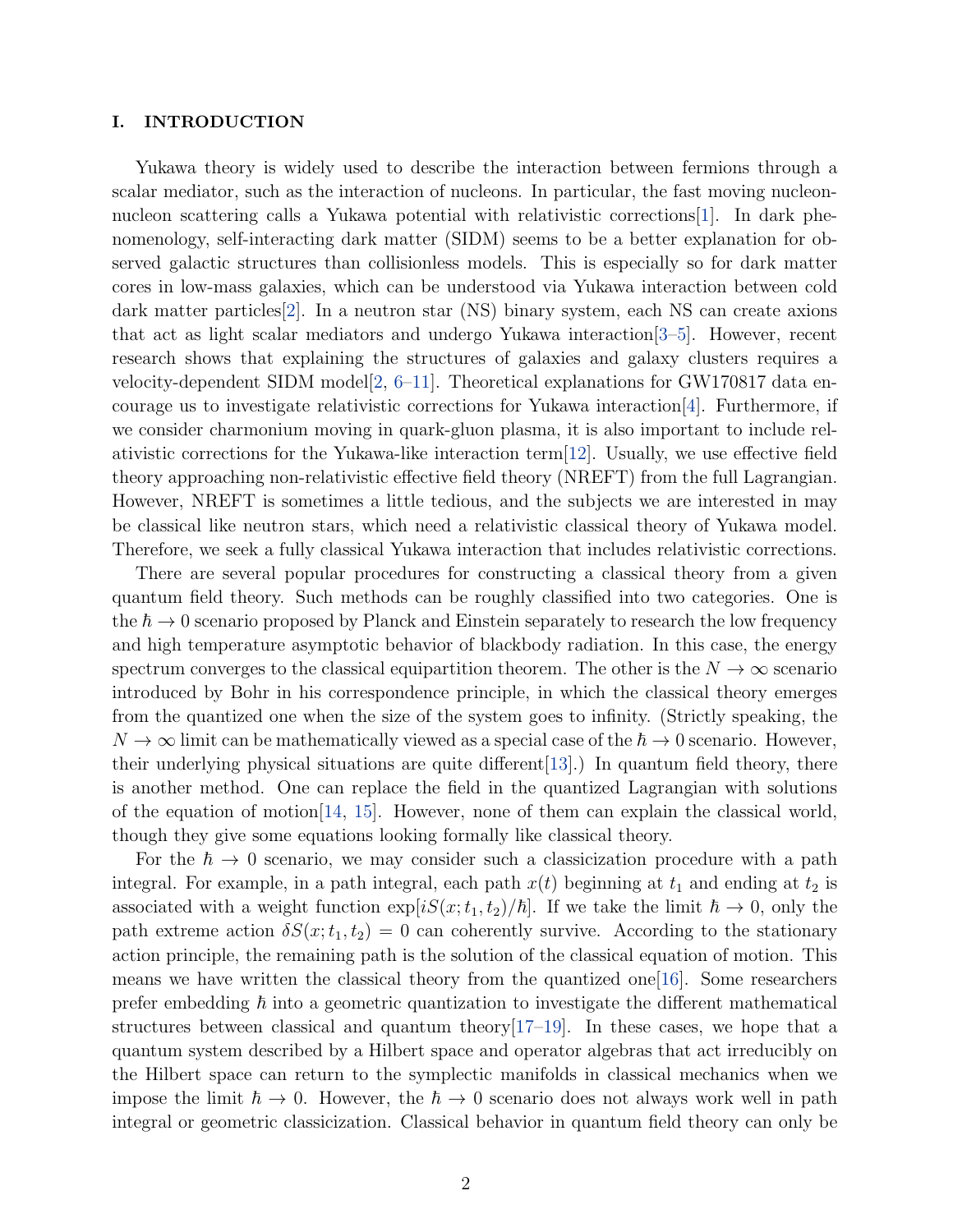seen from special observables and states[\[13](#page-22-8), [19](#page-23-4)]. For example, fermion dynamics classicization via the  $\hbar \to 0$  limit is physically unsound. The Grassmann numbers in quantum field theory break the Poisson structure in the  $\hbar \to 0$  limit[\[20,](#page-23-5) [21\]](#page-23-6). Another serious problem is that we may not even be able to take the limit  $\hbar \to 0$  in some cases. Applying such a limit to quantum field theory may not be a good approximation because of the infinite degrees of freedom. To illustrate the potential problem, we focus on scalar field theory for convenience but without loss of generality. The action of a spinless field can be written as

$$
S = \int dt \int dx \left[ \frac{1}{2} \left( \frac{\partial \phi(x, t)}{\partial t} \right)^2 - \frac{1}{2} c^2 \left( \frac{\partial \phi(x, t)}{\partial x} \right)^2 - \frac{1}{2} \left( \frac{mc^2}{\hbar} \right)^2 \phi^2(x, t) \right]
$$

This can be regularized through a lattice, and the weight function of the path integral becomes

$$
\exp\left(i\frac{S}{\hbar}\right) = \exp\left\{i\frac{a}{\hbar}\int dt \sum_{n} \left[\frac{1}{2}\left(\frac{\partial\phi_n(t)}{\partial t}\right)^2 - \frac{1}{2}c^2\left(\frac{\phi_{n+1}(t) - \phi_n(t)}{a}\right)^2 - \frac{1}{2}\left(\frac{mc^2}{\hbar}\right)^2\phi_n^2(t)\right]\right\}
$$

which presents  $\hbar$  in the denominator with numerator a. It is worth noting that the  $\hbar \to 0$ limit does not truly take the dimensional constant  $\hbar$  to 0. Instead, we take limiting cases of parameters associated with  $\hbar$ , such as taking the high temperature limit (putting  $\hbar \nu /kT$ into 0 by taking  $T \to \infty$ ) to recover the classical theory of blackbody radiation. However, in our problem, a is an infinitesimal parameter that avoids the need to take the  $\hbar \to 0$  limit. The  $\hbar \rightarrow 0$  limit therefore raises ambiguities in such situations.

In this work, we propose a new classicization scenario to avoid the  $\hbar \to 0$  limit. A quantum system is described in terms of states in Hilbert space while classical theory is described by fields or physical observables. The differences between these two descriptions encourage us to research the corresponding relations in both sides. Coherent states in a quantum system correspond most closely to classical theory. However, coherent states are usually presented as eigenstates of creation and annihilation operators. In other words, coherent states are presented in Fock space, where it is hard to investigate the relations between quantum states and classical fields or observables. To explain the structures of coherent states precisely, we derive them in a new procedure where we treat the coherent states in a representative space spanned by the eigenstates of quantum field operators. We take Yukawa theory as a research model. States that look like Gaussian wave packets can be interpreted as quantum states corresponding to classical fields. If we evaluate Gaussian wave packet-like states in a representative space spanned by eigenstates of quantized fields, we discover that the evolution of quantum states under a specific Hamiltonian coincides with the Hamilton equation of motion in classical field theory. This surprising coincidence implies that we can treat a function in the wave packet as a classical canonical variable, and the correspondence emerges from this interpretation. Consequently, we conclude that the classicization is finished.

Once we write down the classical and relativistically invariant Lagrangian or Hamiltonian, which has two separate components for fermionic particles and a bosonic field, we can derive the equation of motion from these two components. The solution for the bosonic part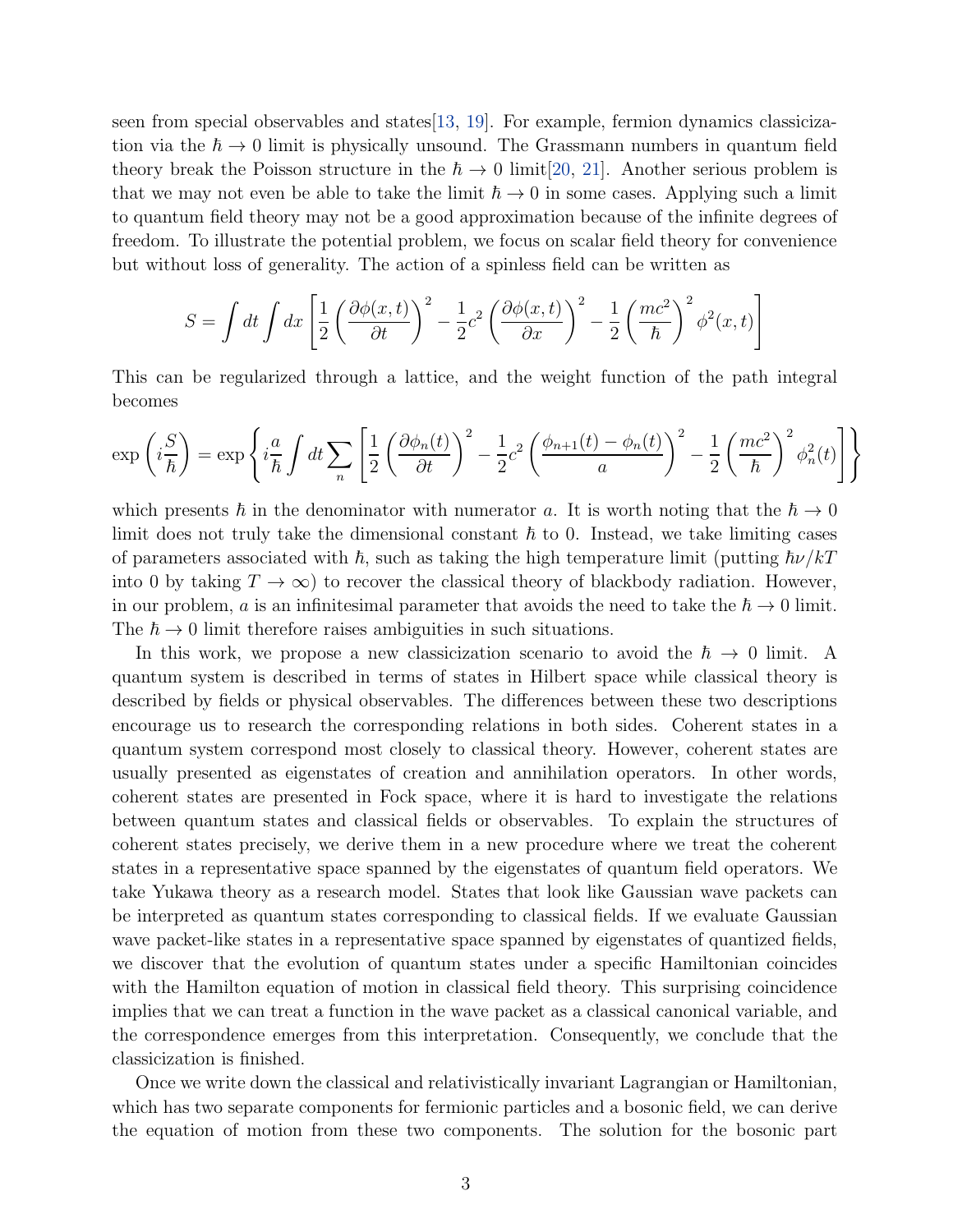describes the interaction between two fermions. To consider the relativistic correction to arbitrary order of  $v/c$ , we just need to expand the relativistic bosonic field induced by a moving charged particle to any order we want. The procedure is just like the relativistic correction in electrodynamics[\[22](#page-23-7)]. Using this together with the fermion Lagrangian, we can get the relativistically corrected Yukawa potential to any order. However, the solution to an equation of motion in Yukawa interaction is much more difficult than in electrodynamics because the retarded potential in electrodynamics only depends on one trajectory point, while in Yukawa theory, the retarded potential depends on all trajectory points in the past light cone because of the mass term.

This paper is organized as follows: In Sec. [II,](#page-3-0) we first review classical and quantum electrodynamics and propose a classicization conjecture based on these two theories. We then use the conjecture in Yukawa theory to reproduce the Yukawa potential. Finally, we systematically classicize Yukawa theory through correspondence between quantum states and classical observables. In Sec. [III,](#page-13-0) we solve the equation of motion for a bosonic field and consider the relativistic corrections to the next-to-leading order. Section [IV](#page-15-0) presents discussion and conclusions.

## <span id="page-3-0"></span>II. CLASSICIZATION OF QUANTUM FIELD THEORY

In this section, we introduce classicization of Yukawa interaction to indicate how we can write the classical action or Lagrangian from a given quantum field, and suggest what happens when we revert to classical theory from quantum field theory.

We focus on quantum electrodynamics (QED) first because both quantum and classical theory are well established. Through classicization of QED, we explain the physical and mathematical meaning obtained from the procedure [II A.](#page-3-1) Then, we investigate classical Yukawa theory analogized to QED classicization. To confirm the validity of the analogy or conjecture, we calculate the Lagrangians for both fermionic particles and bosonic fields to the lowest order, which reproduces the Yukawa potential and Newton's second law of motion [II B.](#page-5-0) Finally, we systematically demonstrate why the conjecture is true. We use the fermionic field to describe the matter field and the bosonic field to represent the interaction between matter fields. In classical field theory, we prefer to use the particle concept rather than the fermionic field, which requires some procedure to reduce the quantum field theory to the particle version. We treat this procedure systematically in the final part of the section [II C.](#page-7-0)

### <span id="page-3-1"></span>A. QED classicization

QED is the most precise and best known theory for which calculation agrees with experiment. For example, the theoretical prediction of an anomalous magnetic moment agrees remarkably well with experimental data. We also have a good understanding of both the quantized and classical theories of electromagnetism. Therefore, we can compare QED with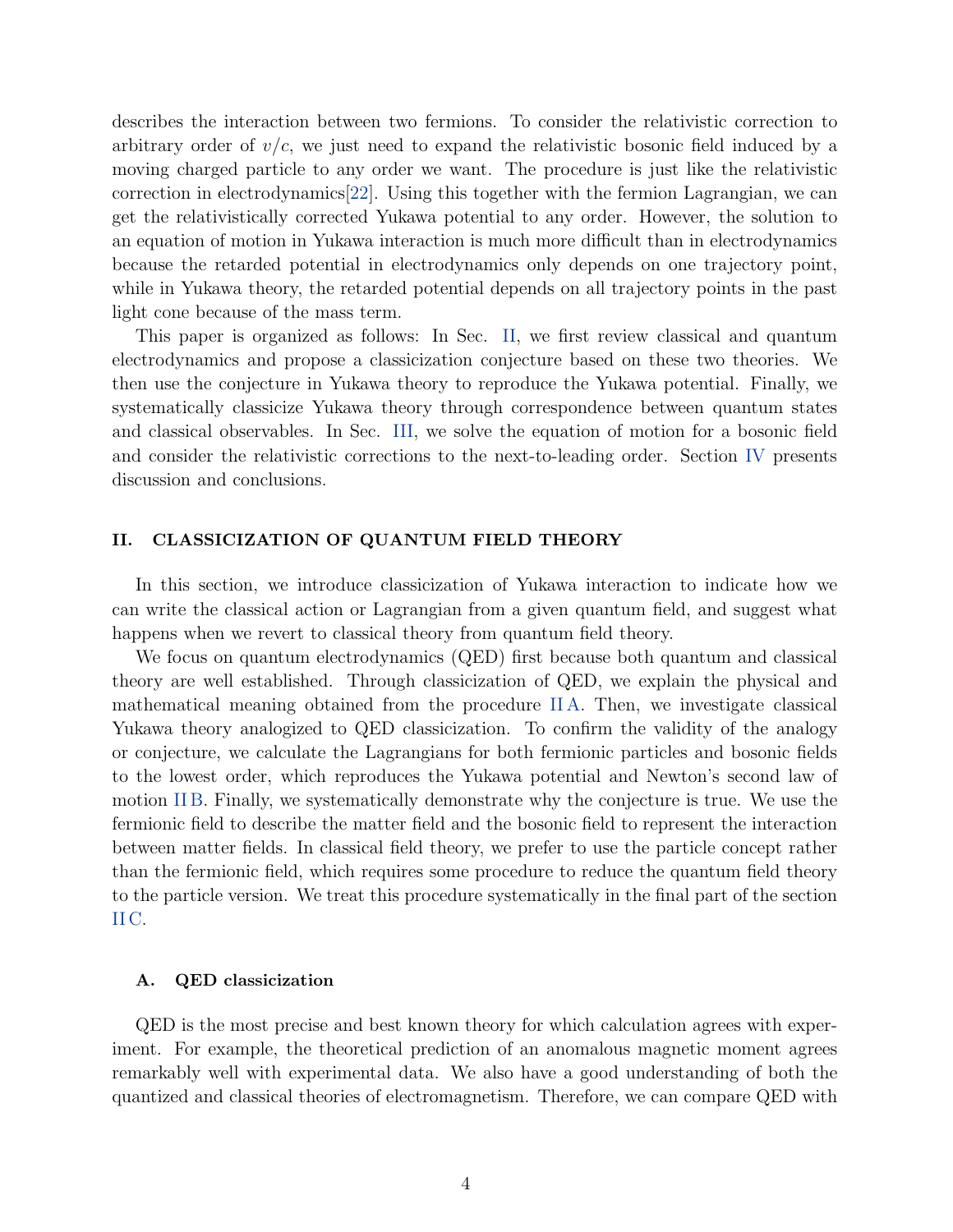the classical theory to understand classicization. We write the QED Lagrangian first:

$$
\mathcal{L}_{\text{QED}} = i\bar{\psi}\gamma^{\mu}\partial_{\mu}\psi - m\bar{\psi}\psi - \frac{1}{4}F^{\mu\nu}F_{\mu\nu} - e\bar{\psi}\gamma^{\mu}\psi A_{\mu}
$$
\n(1)

For classical electrodynamics (ignoring the magnetic moment of the particle), the action can be written as

$$
S_{\text{QED}}^1 = -\int mc^2 ds - e \int A_\mu dx^\mu
$$
  

$$
S_{\text{QED}}^2 = \int d^4x \left( -\frac{1}{4} F^{\mu\nu} F_{\mu\nu} - e j^\mu A_\mu \right)
$$
 (2)

where  $ds = \sqrt{1 - v^2/c^2} dt$  is the Lorentz invariant spacetime interval and  $J^{\mu}$  is the electric current density. The first equation is the action for a charged particle in an electromagnetic field while the second represents the evolution of the electromagnetic field for a given source. It should be noted that we cannot combine  $S_{\text{QED}}^1$  and  $S_{\text{QED}}^2$  directly into a total action such as  $S_{\text{QED}} = S_{\text{QED}}^1 + S_{\text{QED}}^2$  in classical theory. The quantity  $A_\mu$  is the external electromagnetic potential in  $S^1_{\text{QED}}$ . If  $A_\mu$  is the total electromagnetic potential, it will diverge at the position of the point-like charged particle. Furthermore, the corresponding Lagrangians for  $S_{\text{QED}}^1$ and  $S_{\text{QED}}^2$  separately are:

$$
L_{\text{QED}}^{1} = -m\sqrt{1 - v^{2}/c^{2}} - eA_{0} + e\mathbf{A} \cdot \mathbf{v}/c
$$
  

$$
\mathcal{L}_{\text{QED}}^{2} = -\frac{1}{4}F^{\mu\nu}F_{\mu\nu} - ej^{\mu}A_{\mu}
$$
 (3)

<span id="page-4-0"></span>The equation of motion for each Lagrangian or Lagrangian density yields the Lorentz force law and the Maxwell equations:

$$
\frac{d}{dt}\left(\frac{m\boldsymbol{v}}{\sqrt{1-v^2/c^2}}\right) = e\left(\boldsymbol{E} + \boldsymbol{v}/c \times \boldsymbol{B}\right)
$$
\n
$$
\partial_{\mu}F^{\mu\nu} = ej^{\nu}
$$
\n(4)

Therefore, comparing  $L_{\text{QED}}^1$  and  $\mathcal{L}_{\text{QED}}^2$  with  $\mathcal{L}_{\text{QED}}$ , we can draw a conjecture for writing down the classical Lagrangian for a given quantum field and reverting to classical theory.

Conjecture: For a bosonic field, we just copy the form of a quantum field Lagrangian. For a point particle, we have the following correspondence:

$$
i\bar{\psi}\gamma^{\mu}\partial_{\mu}\psi - m\bar{\psi}\psi \to -m\sqrt{1 - v^2/c^2}
$$
\n(5)

Let us illustrate more about the conjecture [\[30\]](#page-23-8). In quantum field theory, fermion is described by fermionic field. For example, electron and quark are described by spinor field  $\psi$ . But in classical theory, fermion like electron is viewed as a massive point instead of fields. This difference suggests us that there could be a correspondence between field scenario and mass point scenario. From the classical and quantum electrodynamics, we see such a correspondence. Thus, we propose a conjecture from this indication. And in the following discussion, we prove this conjecture in Yukawa theory.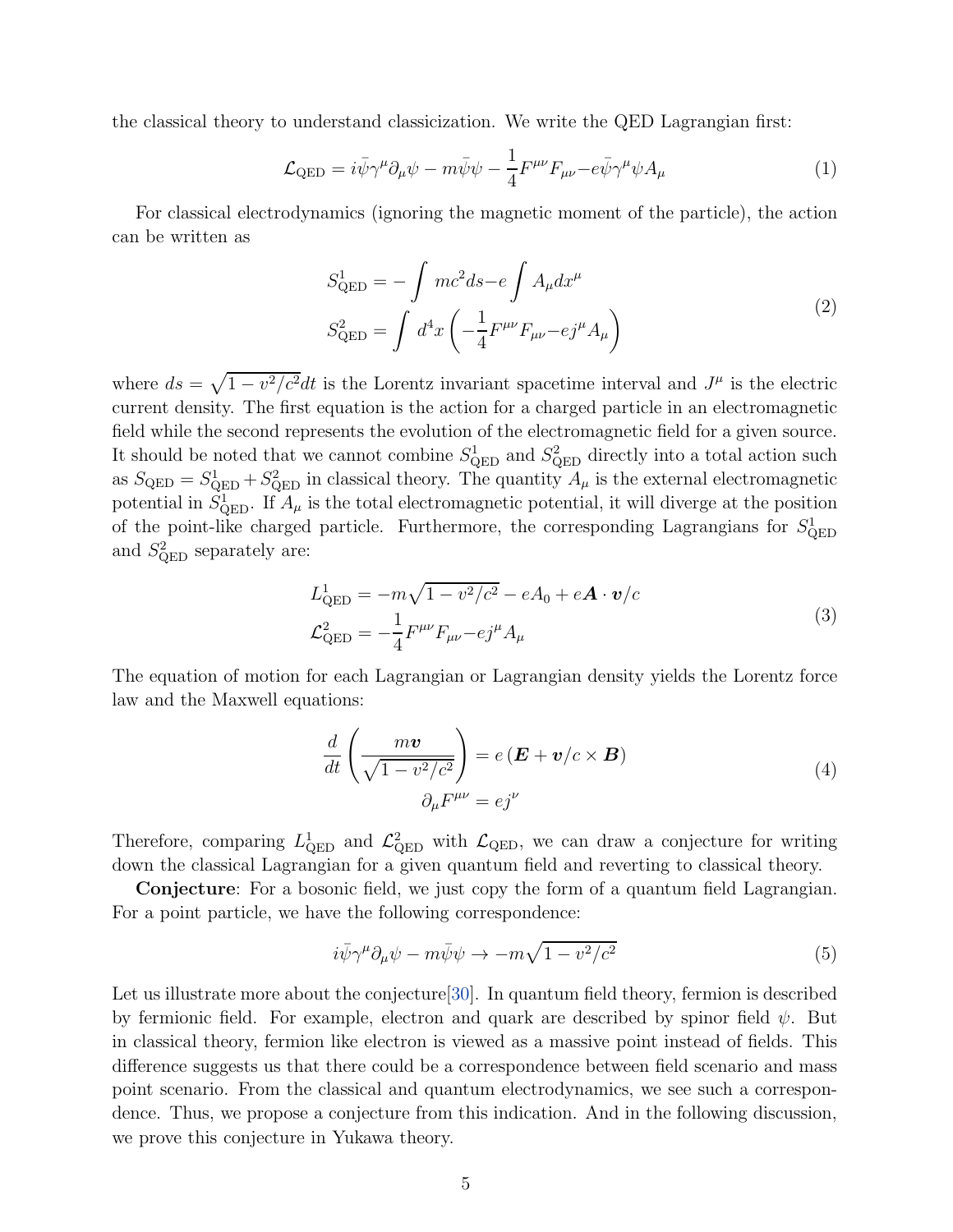#### <span id="page-5-0"></span>B. Towards classicization of Yukawa theory

With the correspondence between quantum and classical theory, we try to classicize Yukawa theory in this section. Using a procedure similar to that in [II A,](#page-3-1) we start with the Yukawa interaction Lagrangian in quantum field theory and use the conjecture to write the classical Yukawa Lagrangian. We expect the first order of our results to reproduce Newton's second law of motion and the Yukawa potential. Yukawa interaction has a more simplified Lagrangian:

$$
\mathcal{L}_{\text{Yukawa}} = i\hbar \bar{\psi} \gamma^{\mu} \partial_{\mu} \psi - m_1 c^2 \bar{\psi} \psi + \frac{1}{2} \partial_{\mu} \phi \partial^{\mu} \phi - \frac{1}{2} \left( \frac{m_0 c^2}{\hbar} \right)^2 \phi^2 - \hbar^{\frac{1}{2}} c^{\frac{3}{2}} g \phi \bar{\psi} \psi
$$
(6)

where  $m_1$  and  $m_0$  are the fermion and boson masses respectively, and  $\partial_\mu \equiv c \frac{\partial}{\partial x^\mu}$ . Guided by the conjecture in [II A,](#page-3-1) we can infer the following correspondence:

$$
i\hbar\bar{\psi}\gamma^{\mu}\partial_{\mu}\psi - (m_1c^2 + \hbar^{\frac{1}{2}}c^{\frac{3}{2}}g\phi)\bar{\psi}\psi \to -(m_1c^2 + \hbar^{\frac{1}{2}}c^{\frac{3}{2}}g\phi)\sqrt{1 - v^2/c^2}
$$
(7)

<span id="page-5-3"></span>Consequently, the classical Yukawa interaction action yields

$$
S_{\text{Yukawa}}^1 = -\int \left( m_1 c^2 + \hbar^{\frac{1}{2}} c^{\frac{3}{2}} g \phi \right) ds
$$
  

$$
S_{\text{Yukawa}}^2 = \int d^4 x \left( \frac{1}{2} \partial_\mu \phi \partial^\mu \phi - \frac{1}{2} \left( \frac{m_0 c^2}{\hbar} \right)^2 \phi^2 - \hbar^{\frac{1}{2}} c^{\frac{3}{2}} g j \phi \right)
$$
 (8)

where  $j$  is the classical external source. It is worth noting that there is a scalar current in both quantum and classical theory in addition to the vector current. Classical Yukawa interaction contributes a mass correction for a particle acted on by a force, which is different from electrodynamics. We tend to consider the equation of motion for two actions. If we consider only a point source created by another Yukawa-type charged particle, the equation of motion yields

$$
-\ddot{\phi} + c^2 \nabla_1^2 \phi - \left(\frac{m_0 c^2}{\hbar}\right)^2 \phi = \hbar^{\frac{1}{2}} c^{\frac{3}{2}} g \sqrt{1 - \dot{r}_2^2(t_1)/c^2} \delta(r_1 - r_2(t_1))
$$
(9)

<span id="page-5-2"></span>
$$
\frac{d}{dt}\left[\left(m_1c^2+\hbar^{\frac{1}{2}}c^{\frac{3}{2}}g\phi\right)\frac{\dot{r}_1/c^2}{\sqrt{1-\dot{r}_1^2/c^2}}\right] = -\hbar^{\frac{1}{2}}c^{\frac{3}{2}}g\sqrt{1-\dot{r}_1^2/c^2}\nabla_1\phi\tag{10}
$$

where  $r_2(t_1)$  is the trajectory of the source and  $r_1$  is the position vector of the forced particle. The equation of motion for a bosonic field is obviously a wave equation with a nonlinear source term  $g\sqrt{1-\dot{r}_2^2(t_1)/c^2}\delta(\dot{r}_1-\dot{r}_2(t_1))$ . For such a wave equation, it is convenient to write the solution as a Green function:

<span id="page-5-1"></span>
$$
\phi(\mathbf{r}_1, t_1) = \int dt_2 \hbar^{\frac{1}{2}} c^{\frac{3}{2}} g \sqrt{1 - \dot{\mathbf{r}}_2^2(t_2)/c^2} G(\mathbf{r}_1, \mathbf{r}_2(t_2); t_1, t_2)
$$
(11)

where  $G(\mathbf{r}_1, \mathbf{r}_2; t_1, t_2)$  is the Green function

$$
-\ddot{G}(\mathbf{r}_{1}, \mathbf{r}_{2}; t_{1}, t_{2}) + c^{2} \nabla_{1}^{2} G(\mathbf{r}_{1}, \mathbf{r}_{2}; t_{1}, t_{2}) - \left(\frac{m_{0}c^{2}}{\hbar}\right)^{2} G(\mathbf{r}_{1}, \mathbf{r}_{2}; t_{1}, t_{2})
$$
  
=  $\delta (\mathbf{r}_{1} - \mathbf{r}_{2}) \delta (t_{1} - t_{2})$  (12)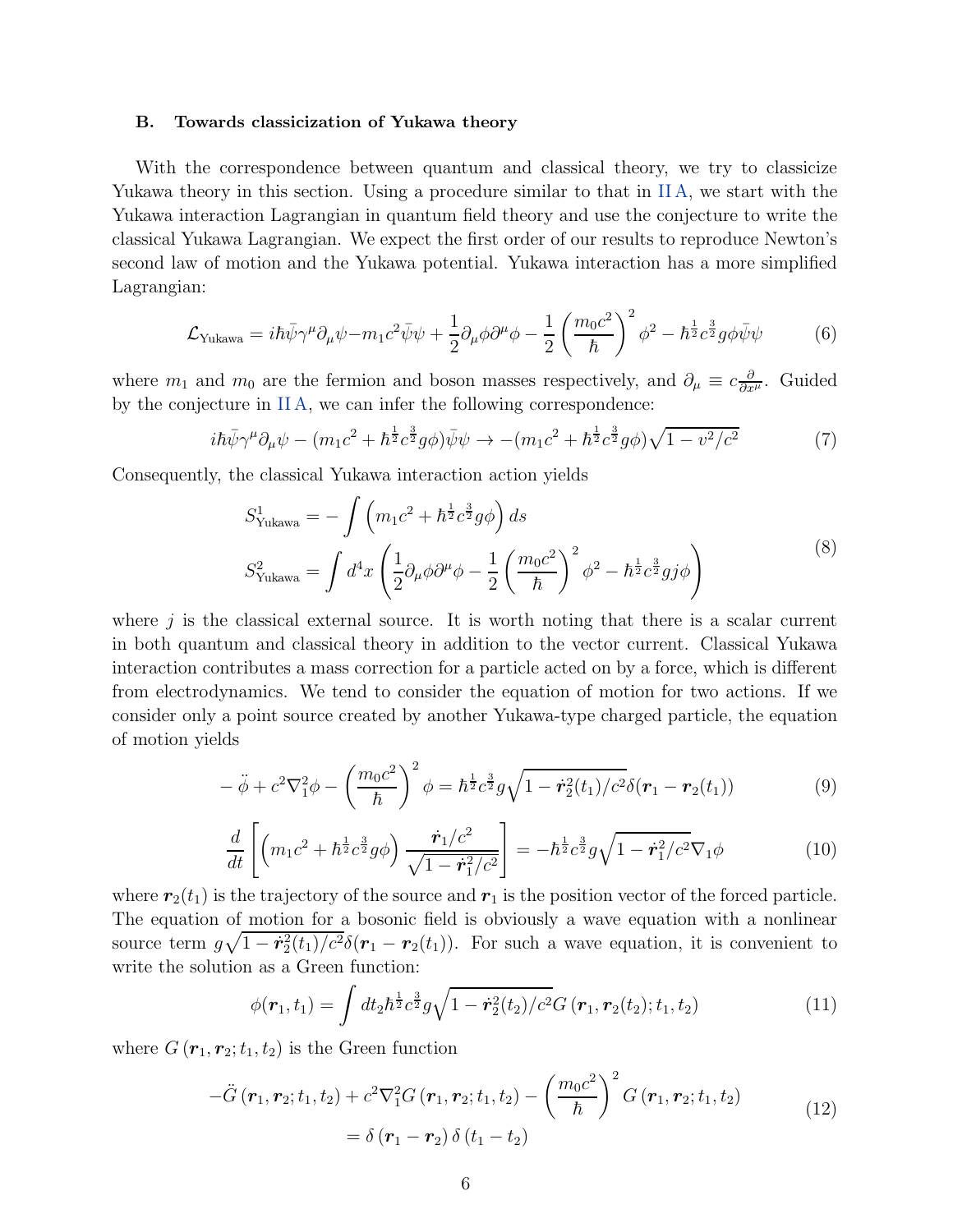Obviously,  $G(\mathbf{r}_1, \mathbf{r}_2; t_1, t_2)$  is the Green function of a massive scalar field, for which the solution is just the propagator for a massive scalar field:

$$
G(\mathbf{r}_1, \mathbf{r}_2; t_1, t_2) = \frac{i}{\hbar^2} \int \frac{d^3 \mathbf{p}}{2p^0 (2\pi)^3} \left[ e^{\frac{i}{\hbar} p \cdot (x-y)} - e^{-\frac{i}{\hbar} p \cdot (x-y)} \right]
$$
(13)

where  $p^0 = \sqrt{c^2 p^2 + m_0^2 c^4}$ . Because we consider the time-like region and the Green function depends only on  $r_1 - r_2$ , we can just evaluate  $G(0, t')$  to get the exact solution through a Lorentz boost. Hence, without loss of generality, we focus on  $G(0, t')$  first:

$$
G(0,t') = \frac{m_0}{4\pi t' \hbar c} J_1\left(\frac{m_0 c^2 t'}{\hbar}\right) + \frac{m_0^2 c}{4\hbar^2} \delta\left(\frac{m_0 c^2 t'}{\hbar}\right) Y_1\left(\frac{m_0 c^2 t'}{\hbar}\right) \tag{14}
$$

where  $t' = \sqrt{t^2 - r^2/c^2}$  and  $r = |\mathbf{r}_1 - \mathbf{r}_2|$  is the distance between the source and the particle acted on by the force. The general solution of the Green function [\(15\)](#page-6-0) is the boosted  $G(0, t')$ , where t' is replaced by the spacetime interval  $\sqrt{(t_2 - t_1)^2 - (r_1 - r_2)^2/c^2}$ .

<span id="page-6-0"></span>
$$
G\left(\mathbf{r}_{1},\mathbf{r}_{2};t_{1},t_{2}\right) = \frac{m_{0}}{4\pi\hbar c\sqrt{\left(t_{2}-t_{1}\right)^{2}-\left(\mathbf{r}_{1}-\mathbf{r}_{2}\right)^{2}/c^{2}}}J_{1}\left(\frac{m_{0}c^{2}\sqrt{\left(t_{2}-t_{1}\right)^{2}-\left(\mathbf{r}_{1}-\mathbf{r}_{2}\right)^{2}/c^{2}}}{\hbar}\right) + \frac{m_{0}^{2}c}{4\hbar^{2}}\delta\left(\frac{m_{0}c^{2}\sqrt{\left(t_{2}-t_{1}\right)^{2}-\left(\mathbf{r}_{1}-\mathbf{r}_{2}\right)^{2}/c^{2}}}{\hbar}\right)Y_{1}\left(\frac{m_{0}c^{2}\sqrt{\left(t_{2}-t_{1}\right)^{2}-\left(\mathbf{r}_{1}-\mathbf{r}_{2}\right)^{2}/c^{2}}}{\hbar}\right) \tag{15}
$$

The quantities  $J_1$  and  $Y_1$  are Bessel functions of the first and second kind. Note that the term proportional to  $Y_1$  is canceled by the boundary term in integration by parts. Therefore, we can focus on the first term only. Substituting the Green function [\(15\)](#page-6-0) into the solution for the equation of motion [\(11\)](#page-5-1), we find that

<span id="page-6-1"></span>
$$
\phi(\mathbf{r}_{1},t_{1}) = \int_{-\infty}^{t_{1}} dt_{2} \hbar^{\frac{1}{2}} c^{\frac{3}{2}} g \sqrt{1 - \dot{\mathbf{r}}_{2}^{2}(t_{2})/c^{2}} \frac{m_{0}}{4 \pi \hbar c \sqrt{(t_{2} - t_{1})^{2} - (\mathbf{r}_{1} - \mathbf{r}_{2}(t_{2}))^{2}/c^{2}}} \times J_{1} \left( \frac{m_{0} c^{2} \sqrt{(t_{2} - t_{1})^{2} - (\mathbf{r}_{1} - \mathbf{r}_{2}(t_{2}))^{2}/c^{2}}}{\hbar} \right)
$$
(16)

To check the validity of the correspondence in Yukawa theory, we consider a special case where  $r_2(t_2)$  is time-dependent  $r_2(t_2) = r_2$ . If we keep the lowest order of  $1/c$  and use a variable transformation, the solution for the equation of motion is

$$
\phi(\mathbf{r}_1, t_1) = \int_{-\infty}^{t_1} dt_2 \hbar^{\frac{1}{2}} c^{\frac{3}{2}} g \frac{m_0}{4\pi \hbar c \sqrt{(t_2 - t_1)^2 - (\mathbf{r}_1 - \mathbf{r}_2)^2/c^2}} J_1 \left( \frac{m_0 c^2 \sqrt{(t_2 - t_1)^2 - (\mathbf{r}_1 - \mathbf{r}_2)^2/c^2}}{\hbar} \right)
$$
  
= 
$$
-\frac{\hbar^{\frac{1}{2}} c^{-\frac{1}{2}} g}{4\pi |\mathbf{r}_1 - \mathbf{r}_2|} \exp\left( -\frac{m_0 c^2}{\hbar c} |\mathbf{r}_1 - \mathbf{r}_2| \right)
$$
(17)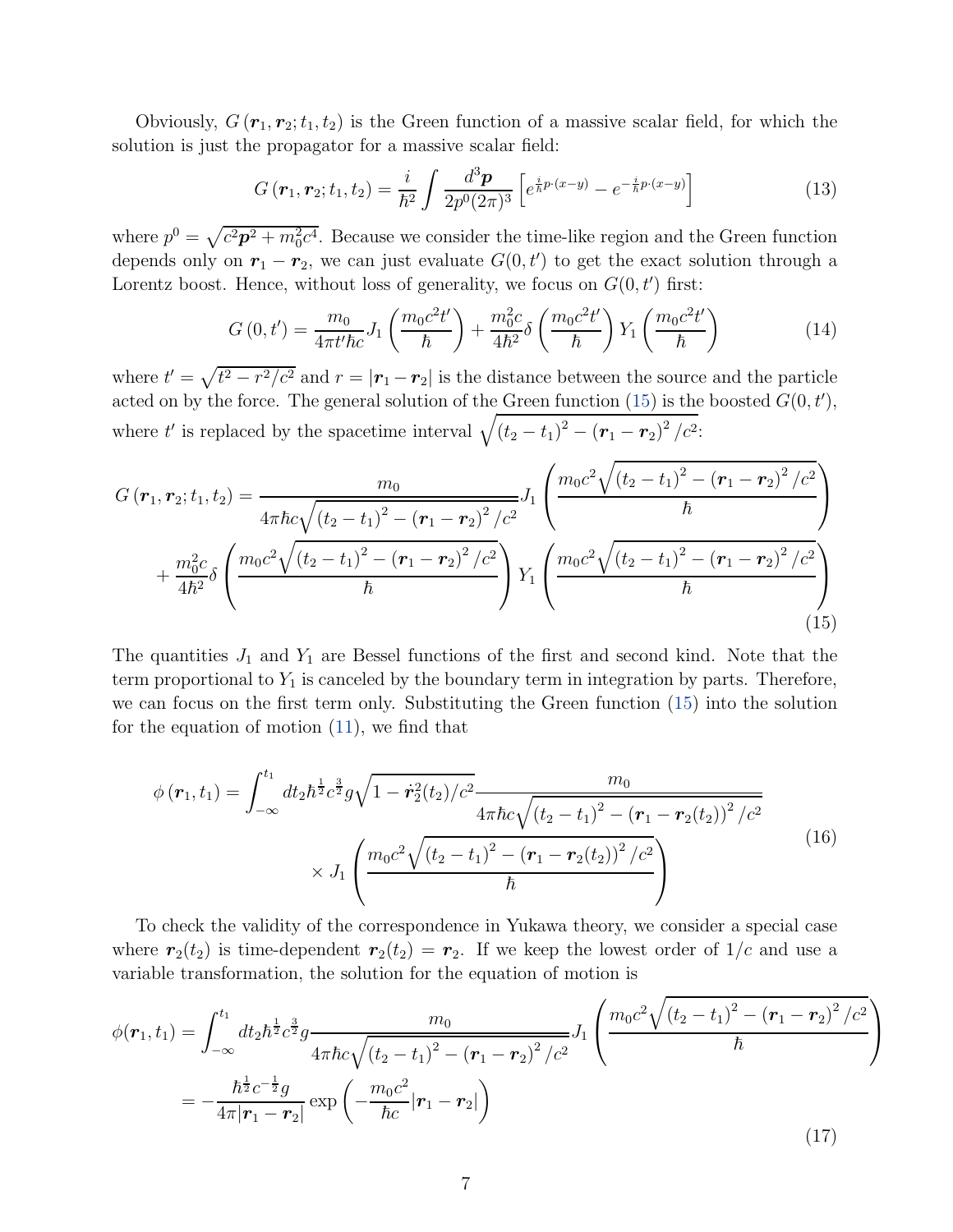We should emphasis again that  $r_2$  is a fixed constant representing the position of the source particle.

Substituting the solution for the equation of motion into [\(10\)](#page-5-2) and considering also the lowest order, we can get:

$$
m_1 \frac{d}{dt}\dot{\boldsymbol{r}}_1 = -\hbar^{\frac{1}{2}} c^{\frac{3}{2}} g \nabla_1 \phi \tag{18}
$$

According to Newtonian second law of motion, the force acting on particle is  $F = -g\nabla_1\phi$ , then the corresponding potential is just Yukawa potential describing interaction between nucleons[\[23](#page-23-9)]:

$$
V(r) = -\frac{\hbar c g^2}{4\pi r} e^{-\frac{m_0 c^2}{\hbar c}r}
$$
\n(19)

We now can conclude the conjecture may be valid because it reproduces the Yukawa potential and the equation of motion for a particle under a force in a Yukawa potential. However, the physical insight in that conjecture is not as clear. In the next section, we derive the classical theory more carefully and look for a systematic method that reveals the physical meaning of the conjecture.

# <span id="page-7-0"></span>C. Systematic approach to classicization

In quantum field theory, particles are viewed as excitations of a field, which is a little different from classical field theory. In the latter, we prefer to write the Lagrangian in separate parts, one for point-like particles and the other for fields. Therefore, to analyze classical field theory, we split the Yukawa Lagrangian into two parts:

$$
\mathcal{W}_1 = i\hbar \bar{\psi} \gamma^\mu \partial_\mu \psi - m_1 c^2 \bar{\psi} \psi - \hbar^{\frac{1}{2}} c^{\frac{3}{2}} g \phi \bar{\psi} \psi \n\mathcal{W}_2 = \frac{1}{2} \partial_\mu \phi \partial^\mu \phi - \frac{1}{2} \left( \frac{m_0 c^2}{\hbar} \right)^2 \phi^2 - \hbar^{\frac{1}{2}} c^{\frac{3}{2}} g \phi j
$$
\n(20)

<span id="page-7-1"></span>where  $j$  is interpreted as a classical external source and can be derived from quantum theory, which will be presented later. The first Lagrangian  $W_1$  describes a massive fermionic field interacting with a bosonic field, which is like the classical Lagrangian for a particle in a Yukawa-type field. The second part  $\mathcal{W}_2$  is nearly the Lagrangian for a free scalar field except for a classical external source. In the next two subsections, we will systematically prove the correspondence between classical and quantum theory.

#### 1. The quantum state corresponding to the classical field

In quantum field theory, we use the quantum states in Hilbert space to describe the evolution of the system, while preferring to choose the field  $\phi(x, t)$  itself and its conjugate momentum  $\pi(x, t)$  in classical field theory. Thus, if we want to classicize a quantum field theory and revert, we need to figure out the relation between these two different evolution frameworks. Quantum field theory has more degrees of freedom than classical theory and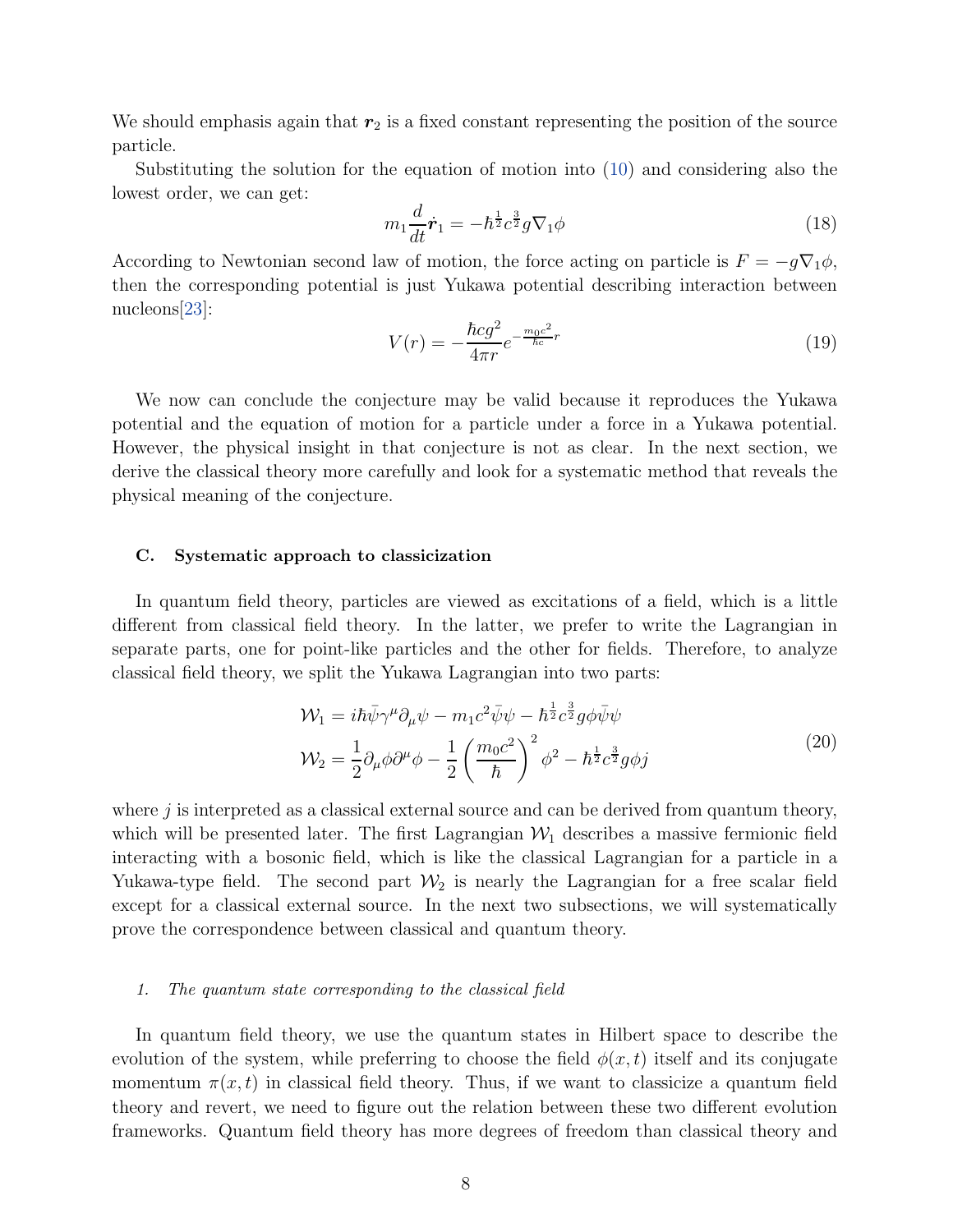can include more complex physical phenomena. This means there are some states that cannot be governed by classical theory, such as squeezed states, and we do not consider such states in this paper. We focus on states that can work in both quantum and classical theory. Therefore, if we find a quantum state  $|\varphi(t)\rangle$  that corresponds to the classical fields  $\phi(x, t)$  and  $\pi(x, t)$ , then the time evolution of these classical fields can be derived via the time evolution of the quantum state  $|\varphi(t)\rangle$ . In this part, we focus on the states associated with the classical field that will help us show that  $\mathcal{W}_2$  truly yields classical Yukawa field theory.

Let us recall that the vacuum state  $|\Omega\rangle$  corresponds to the classical field consisting of  $\phi(x,t) = 0$  and  $\pi(x,t) = 0$ . We can use the Gaussian ansatz to write the vacuum state wave function[\[24\]](#page-23-10):

$$
\langle \phi | \Omega \rangle = \mathcal{N} \exp \left\{ -\frac{1}{2} \int d^3x d^3y \mathcal{E}(\boldsymbol{x}, \boldsymbol{y}) \phi(\boldsymbol{x}) \phi(\boldsymbol{y}) \right\}
$$
(21)

where  $|\phi\rangle$  is the eigenstate of the operator  $\phi(\mathbf{x})$  with the eigenvalue  $\phi(\mathbf{x})$ , and  $\mathcal{E}(\mathbf{x}, \mathbf{y})$  is the kernel determined by the definition of the annihilation operator:

$$
\mathcal{E}(\boldsymbol{x}, \boldsymbol{y}) = \frac{1}{\hbar^5} \int \frac{d^3 \boldsymbol{p}}{(2\pi)^3} e^{\frac{i}{\hbar} \boldsymbol{p} \cdot (\boldsymbol{x} - \boldsymbol{y})} E_{\boldsymbol{p}} \tag{22}
$$

We focus on the vacuum state wave function that looks like a Gaussian wave packet with the center located at  $\phi(x) = 0$ . This wave function can be generalized to a form in which the center of the wave packet is located at  $\phi(x) = \phi_{\text{class}}(x)$ . We can write the general Gaussian wave ansatz on the basis of this generalization:

$$
\langle \phi | \varphi \rangle = \mathcal{N} \exp \left\{ -\frac{1}{2} \int d^3x d^3y \mathcal{E}(\boldsymbol{x}, \boldsymbol{y}) [\phi(\boldsymbol{x}) - f(\boldsymbol{x})] [\phi(\boldsymbol{y}) - f(\boldsymbol{y})] \right\}
$$
(23)

<span id="page-8-0"></span>where N is the normalization coefficient,  $f(x)$  is an arbitrary function and  $f(x)$  is the expected center location for a non-vacuum state wave packet. For a classical field theory to describe quantum states, its phase space or configuration space should be a closed subspace of the quantized theory. This means that all the states have the classical correspondence should still have such correspondence during quantum evolution. Therefore, if a classical field truly corresponds to a quantum state with the wave function represented in [\(23\)](#page-8-0), then the wave function should maintain a Gaussian ansatz during its evolution:

<span id="page-8-1"></span>
$$
\langle \phi | \varphi(t) \rangle = \mathcal{N}(t) \exp \left\{ -\frac{1}{2} \int d^3x d^3y \mathcal{E}(\boldsymbol{x}, \boldsymbol{y}) [\phi(\boldsymbol{x}) - f(\boldsymbol{x}, t)][\phi(\boldsymbol{y}) - f(\boldsymbol{y}, t)] \right\}
$$
(24)

where  $|\varphi(t)\rangle$  is a time-dependent state defined by the time evolution operator  $|\varphi(t)\rangle$  =  $e^{-i\hat{H}t} |\varphi\rangle$  and  $\hat{H}$  is the field Hamiltonian:

$$
\hat{H} = \int d^3x \left[ \frac{1}{2} \hat{\pi}^2 + \frac{c^2}{2} (\nabla \hat{\phi})^2 + \frac{1}{2} \left( \frac{m_0 c^2}{\hbar} \right)^2 \hat{\phi}^2 + \hbar^{\frac{1}{2}} c^{\frac{3}{2}} g \hat{\phi} j \right] + \Lambda \tag{25}
$$

where  $\Lambda$  is the vacuum energy. Note that all states or wave functions are governed by the Schrodinger equation, which indicates that we can determine the normalization coefficient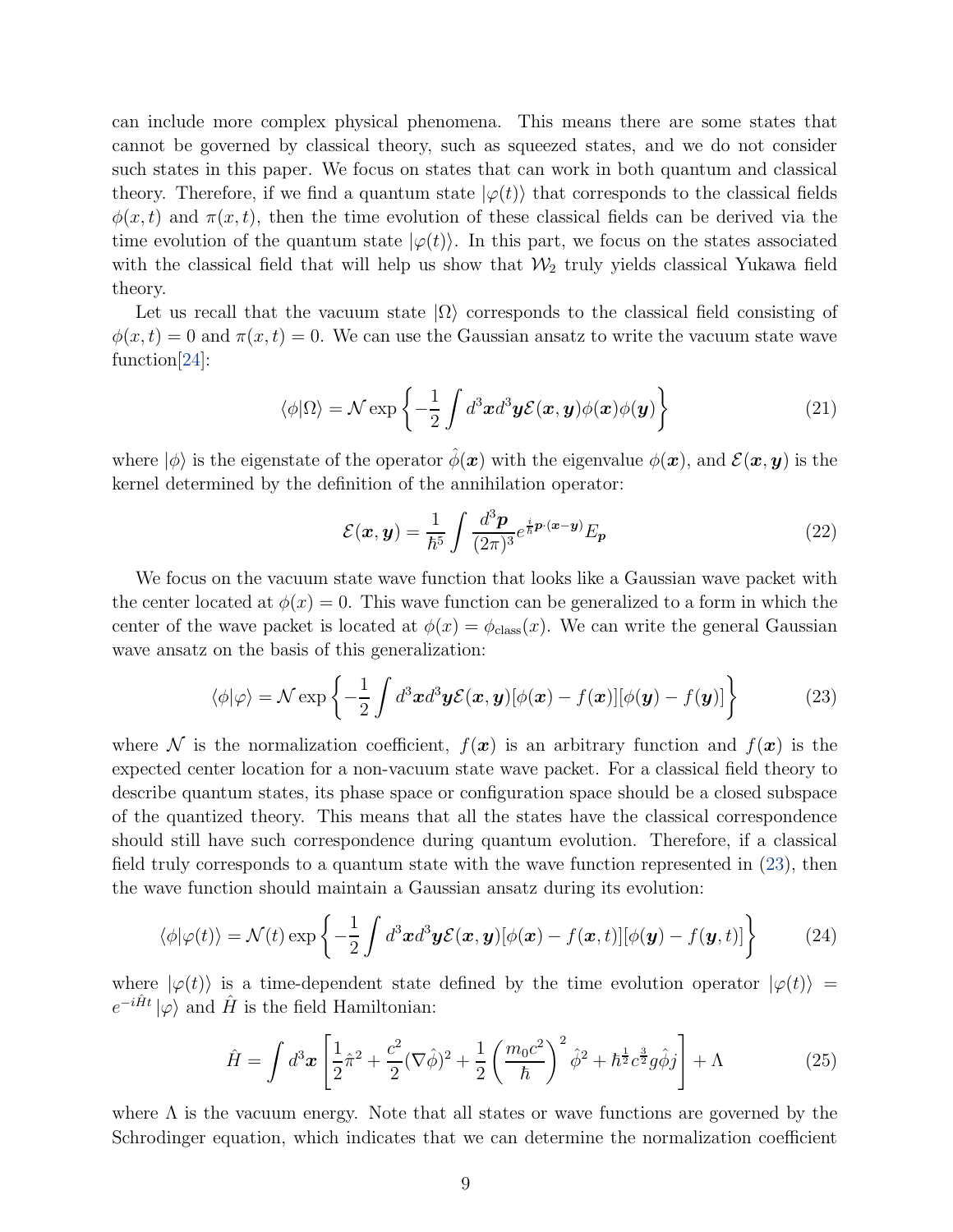$\mathcal{N}(t)$  and the center function  $f(\mathbf{x}, t)$ . Furthermore, the consistency of the Schrodinger equation and general Gaussian wave function will prove our ansatz. The calculation is a little tedious, so the details are presented in Appendix [A.](#page-17-0) We just show the final results for the normalization coefficient  $\mathcal{N}(t)$  and center function  $f(\boldsymbol{x}, t)$ :

$$
\mathcal{N}(t) = \mathcal{N}_0 \exp\left\{-\frac{i}{4} \int d^3x d^3y \mathcal{E}(\boldsymbol{x}, \boldsymbol{y}) f(\boldsymbol{x}, t) f(\boldsymbol{y}, t) - \frac{1}{2} \hbar^{-\frac{1}{2}} c^{\frac{3}{2}} g \int_{t_0}^t d\tau \int d^3y j(\boldsymbol{y}, \tau) f(\boldsymbol{y}, \tau) \right\}
$$
(26)

<span id="page-9-0"></span>
$$
f(\boldsymbol{x},t) = f_1(\boldsymbol{x},t) + \frac{i}{\hbar} \int d^3 \boldsymbol{y} \mathcal{E}_{-1}(\boldsymbol{x},\boldsymbol{y}) f_2(\boldsymbol{y},t)
$$
 (27)

where  $\mathcal{E}_{-1}(\bm{x}, \bm{y})$  is a newly defined kernel function presented in Appendix [A.](#page-17-0)  $f_1(\bm{x}, t)$  and  $f_2(x, t)$  are both real functions that are the solutions of the following equations:

$$
\dot{f}_1(\boldsymbol{x},t) = f_2(\boldsymbol{x},t)
$$
\n
$$
\dot{f}_2(\boldsymbol{x},t) = c^2 \nabla^2 f_1(\boldsymbol{x},t) - \left(\frac{m_0 c^2}{\hbar}\right)^2 f_1(\boldsymbol{x},t) - \hbar^{\frac{1}{2}} c^{\frac{3}{2}} g j(\boldsymbol{x},t)
$$
\n(28)

<span id="page-9-2"></span>In order to see the physical meaning of  $f_1(x, t)$  and  $f_2(x, t)$  more explicitly, we insert [\(27\)](#page-9-0) back into  $(24)$ :

$$
\langle \phi | \varphi(t) \rangle \sim \exp \left\{ -\frac{1}{2} \int d^3 \mathbf{x} d^3 \mathbf{y} \mathcal{E}(\mathbf{x}, \mathbf{y}) \left[ \phi(\mathbf{x}) - f_1(\mathbf{x}, t) \right] \left[ \phi(\mathbf{y}) - f_1(\mathbf{y}, t) \right] \right\} \times \exp \left\{ \frac{i}{\hbar} \int d^3 \mathbf{x} f_2(\mathbf{x}, t) \phi(\mathbf{x}) \right\}
$$
\n(29)

<span id="page-9-1"></span>Since  $f_1(x, t)$  and  $f_2(x, t)$  (as well as  $\mathcal{E}(x, y)$  and  $\phi(x)$ ) are both real, then the first line in [\(29\)](#page-9-1) indicates that the wave function  $\langle \phi | \varphi(t) \rangle$  is a Gaussian wave packet located around  $f_1(x, t)$ . Recall that in quantum mechanics, the usual wave packets have another term  $\propto e^{ip\cdot x}$  which coincides with the second line in [\(29\)](#page-9-1). Such coincidence suggests us to interpret  $f_2(x, t)$  in [\(29\)](#page-9-1) as the conjugate momentum. Further more, we will prove that the probability distribution of the wave function in  $\phi$ -representation  $|\langle \phi | \varphi(t) \rangle|^2$  has a peak at  $\phi(\mathbf{x}) = f_1(\mathbf{x}, t)$ , while the probability distribution of the wave function in  $\pi$ -representation  $|\langle \pi | \varphi(t) \rangle|^2$  has a peak at  $\pi(\boldsymbol{x}) = f_2(\boldsymbol{x}, t)$  which confirms our interpretation.

Therefore, the quantum state  $|\varphi(t)\rangle$  is a Gaussian wave packet that corresponds to the classical fields with  $\phi_{\text{class}}(\bm{x}, t) \equiv f_1(\bm{x}, t)$  and  $\pi_{\text{class}}(\bm{x}, t) \equiv f_2(\bm{x}, t)$ . Replacing  $f_1(\bm{x}, t)$  and  $f_2(x, t)$  with  $\phi_{\text{class}}(x, t)$  and  $\pi_{\text{class}}(x, t)$  in [\(28\)](#page-9-2), we can get the equations of motion for the classical fields:

$$
\dot{\phi}_{\text{class}}(\boldsymbol{x},t) = \pi_{\text{class}}(\boldsymbol{x},t) \n\dot{\pi}_{\text{class}}(\boldsymbol{x},t) = c^2 \nabla^2 \phi_{\text{class}}(\boldsymbol{x},t) - \left(\frac{m_0 c^2}{\hbar}\right)^2 \phi_{\text{class}}(\boldsymbol{x},t) - \hbar^{\frac{1}{2}} c^{\frac{3}{2}} g j(\boldsymbol{x},t)
$$
\n(30)

<span id="page-9-3"></span>And [\(30\)](#page-9-3) can be viewed as the Hamiltonian canonical equations for classical fields, then the corresponding Hamiltonian can be written as:

<span id="page-9-4"></span>
$$
H_{\text{class}} = \int d^3x \left[ \frac{1}{2} \pi_{\text{class}}^2 + \frac{c^2}{2} \left( \nabla \phi_{\text{class}} \right)^2 + \frac{1}{2} \left( \frac{m_0 c^2}{\hbar} \right)^2 \phi_{\text{class}}^2 + \hbar^{\frac{1}{2}} c^{\frac{3}{2}} g \phi_{\text{class}} j \right]
$$
(31)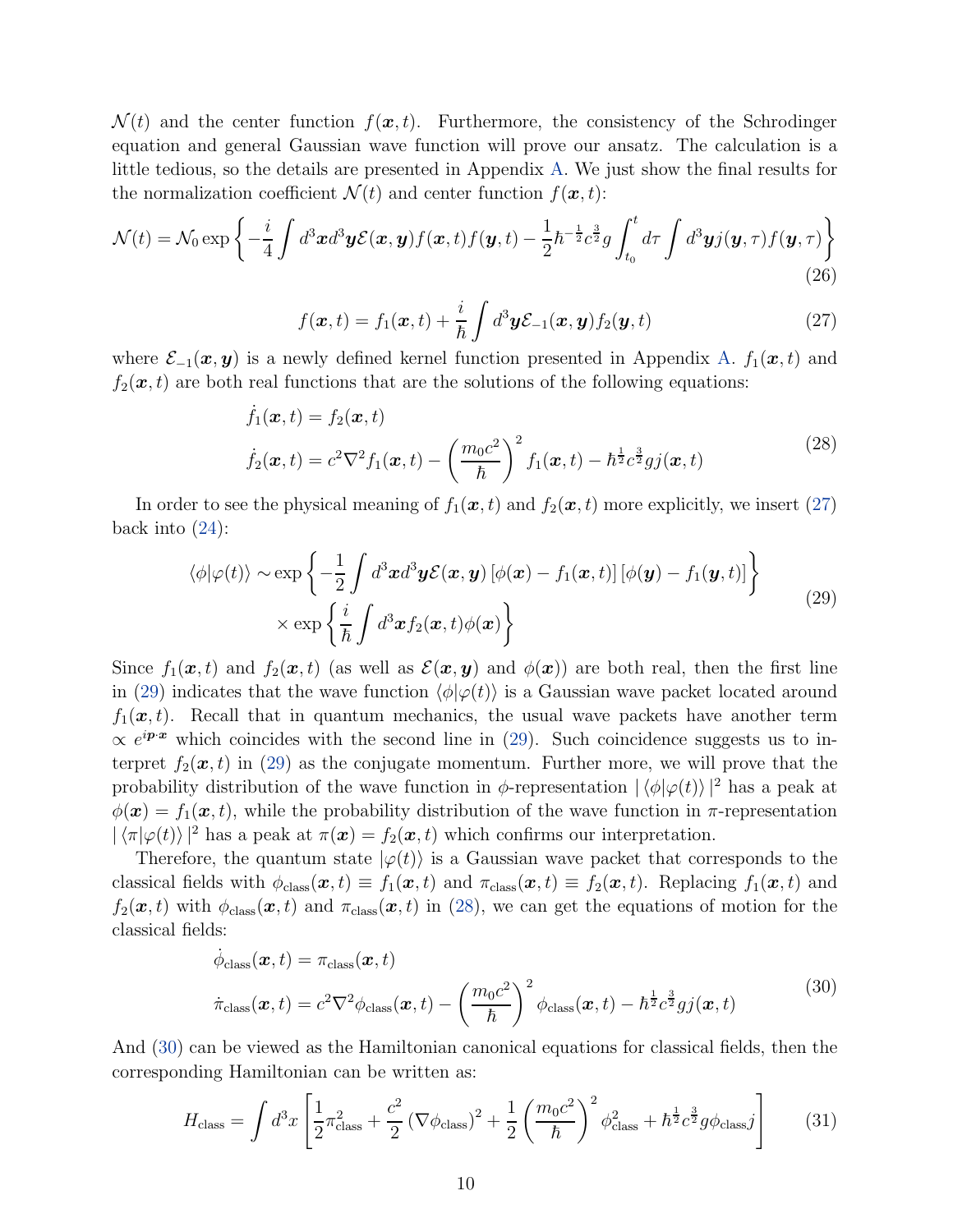And the Lagrangian corresponding to [\(31\)](#page-9-4) is exactly the second part of [\(20\)](#page-7-1).

Let's analyze the property of the wave function more carefully. Replacing  $f_1(x,t)$  and  $f_2(x, t)$  with  $\phi_{\text{class}}(x, t)$  and  $\pi_{\text{class}}(x, t)$ , we can rewrite the time-dependent wave function [\(24\)](#page-8-1) as

<span id="page-10-1"></span>
$$
\langle \phi | \varphi(t) \rangle = \mathcal{N}'(t) \exp \left\{ -\frac{1}{2} \int d^3 \mathbf{x} d^3 \mathbf{y} \mathcal{E}(\mathbf{x}, \mathbf{y}) \left[ \phi(\mathbf{x}) - \phi_{\text{class}}(\mathbf{x}, t) \right] \left[ \phi(\mathbf{y}) - \phi_{\text{class}}(\mathbf{y}, t) \right] \right\} \times \exp \left\{ \frac{i}{\hbar} \int d^3 \mathbf{x} \pi_{\text{class}}(\mathbf{x}, t) \phi(\mathbf{x}) \right\}
$$
(32)

where

$$
\mathcal{N}'(t) = \mathcal{N}(t) \exp \left\{ \frac{1}{2\hbar^2} \int d^3x d^3y \mathcal{E}_{-1}(x, y)\pi_{\text{class}}(x, t)\pi_{\text{class}}(y, t) - \frac{i}{\hbar} \int d^3x \pi_{\text{class}}(x, t)\phi_{\text{class}}(x, t) \right\}
$$
(33)

Because the normalization coefficient  $\mathcal{N}'(t)$  does not contain the variable  $\phi(\boldsymbol{x})$ , the terms containing  $\phi$  in the probability distribution obey the relation

<span id="page-10-0"></span>
$$
|\langle \phi | \varphi(t) \rangle|^2 \sim \exp \left\{-\int d^3 \mathbf{x} d^3 \mathbf{y} \mathcal{E}(\mathbf{x}, \mathbf{y}) \left[\phi(\mathbf{x}) - \phi_{\text{class}}(\mathbf{x}, t)\right] \left[\phi(\mathbf{y}) - \phi_{\text{class}}(\mathbf{y}, t)\right]\right\}
$$
(34)

To confirm that the wave packet is localized at  $\phi_{\text{class}}(\bm{x}, t)$  and  $\phi_{\text{class}}(\bm{y}, t)$ , we treat the probability distribution [\(34\)](#page-10-0) carefully. For convenience, we define the functional  $F[\phi]$  as

$$
F[\phi] \equiv \int d^3x d^3y \mathcal{E}(\mathbf{x}, \mathbf{y}) \Delta\phi(\mathbf{x}) \Delta\phi(\mathbf{y})
$$
 (35)

where  $\Delta\phi(\mathbf{x}) = \phi(\mathbf{x}) - \phi_{\text{class}}(\mathbf{x}, t)$  and  $\Delta\phi(\mathbf{y}) = \phi(\mathbf{y}) - \phi_{\text{class}}(\mathbf{y}, t)$ . We consider the Fourier transformation for  $\phi(\mathbf{x}, t)$ :

$$
\Delta\phi(\boldsymbol{x}) = \int d^3\boldsymbol{k}\phi(\boldsymbol{k})e^{\frac{i}{\hbar}\boldsymbol{k}\cdot\boldsymbol{x}} \tag{36}
$$

In the Fourier space,  $F[\phi]$  can be expressed in terms of  $\phi(\mathbf{k})$ :

$$
F[\phi] = \hbar c \int d^3 \mathbf{k} \sqrt{\mathbf{k}^2 + m^2 c^2} |\phi(\mathbf{k})|^2 \ge 0 \tag{37}
$$

The non-negative property of  $F[\phi]$  shows that  $F[\phi(\mathbf{x})]$  reaches its minimum when  $\Delta\phi(\mathbf{x}) =$  $\phi(\boldsymbol{x}) - \phi_{\text{class}}(\boldsymbol{x}, t) = 0$ . This means that  $|\langle \phi | \varphi(t) \rangle|^2 \sim e^{-F[\phi]}$  decreases as  $\phi$  goes away from  $\phi_{\text{class}}$ . Furthermore,  $\mathcal{E}(\bm{x}, \bm{y}) \propto e^{-m|\bm{x}-\bm{y}|} \to 0$  when  $x-y \to \infty$ , so the entanglement between quantum states with a large spatial separation becomes weak. The state localizes somewhere when viewed from a macro perspective. Therefore, we can conclude that the wave function is a kind of wave packet centered around the classical field  $\phi_{\text{class}}(\boldsymbol{x}, t)$ .

A Gaussian wave packet is usually centered at some position in real or momentum space. However, the expression for [\(32\)](#page-10-1) cannot tell us whether the quantum state centers around  $\pi_{\text{class}}(x, t)$ . The remaining problem is whether the wave function is centered around  $\pi_{\text{class}}(\bm{x}, t)$  in the  $\pi$  representation. Thus, we need to investigate the wave function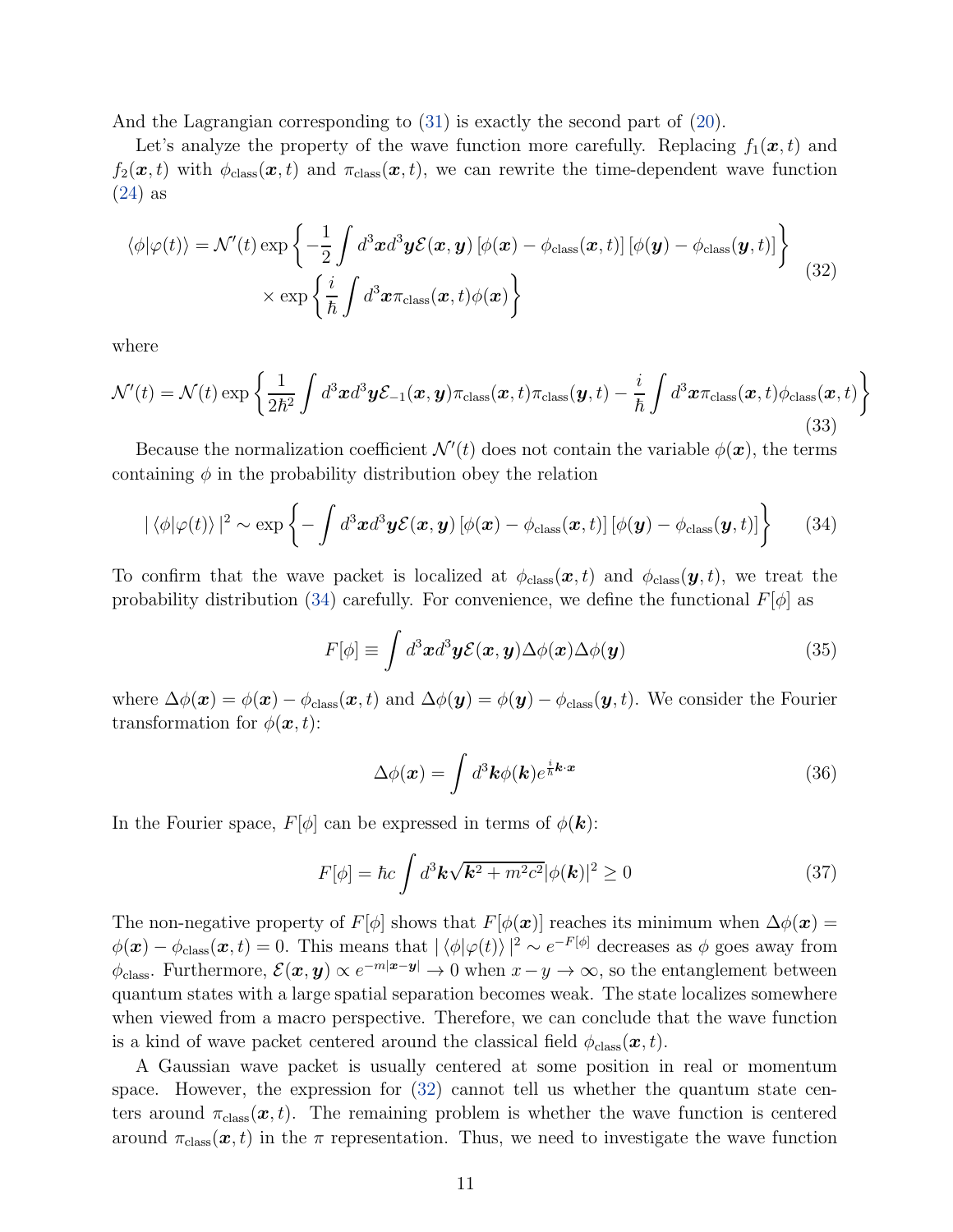in the  $\pi$  representation. The full calculation is shown in Appendix [\(B\)](#page-19-0), and we show only the wave function here:

$$
\langle \pi | \varphi(t) \rangle \sim \exp \left\{ -\frac{1}{2\hbar^2} \int d^3x d^3y \mathcal{E}_{-1}(x, y) [\pi(x) - \pi_{\text{class}}(x, t)][\pi(y) - \pi_{\text{class}}(y, t)] \right\} \tag{38}
$$

Obviously,  $\langle \pi | \varphi(t) \rangle$  is a wave packet centered around the classical field conjugate  $\pi_{\text{class}}(\bm{x}, t)$ . Therefore, the quantum state  $|\varphi(t)\rangle$  is a Gaussian wave function that truly corresponds to the classical field consisting of  $\phi_{\text{class}}(\bm{x}, t)$  and  $\pi_{\text{class}}(\bm{x}, t)$ . The equation for the center function coincides with the equation of motion for classical fields. With these two facts, we can conclude that the evolution of the classical fields  $\phi(\mathbf{x}, t)$  and  $\pi(\mathbf{x}, t)$  is governed by the second line of [\(20\)](#page-7-1), and the Lagrangian is consistent with what we have derived from the conjecture.

#### 2. Wave packet and particle

In this part, we show how to derive the classical Lagrangian for a particle in an external field from  $W_1$  in [\(20\)](#page-7-1). There are no fermionic fields in classical theory, which means reverting to classical theory from quantum field theory requires a method to reduce the fermionic field to the classical Lagrangian. The evolution of systems in quantum field theory is through quantum states, which implies that a wave packet with a special shape corresponds to a particle located somewhere. In the following, we demonstrate the relation between wave packets and particles.

We work in the Heisenberg picture, where the time dependence of operators is determined by the Hamiltonian including a classical external field  $\phi(\mathbf{x},t)$  but no other interaction term. The equation of motion for a fermionic field in the Heisenberg picture can be derived from the quantized Lagrangian or Hamiltonian:

<span id="page-11-0"></span>
$$
i\hbar\frac{\partial}{\partial t}\hat{\psi}(\boldsymbol{x},t) = -i\hbar c\boldsymbol{\alpha}\cdot\nabla\hat{\psi}(\boldsymbol{x},t) + (mc^2 + \hbar^{\frac{1}{2}}c^{\frac{3}{2}}g\phi)\beta\hat{\psi}(\boldsymbol{x},t)
$$
(39)

where

$$
\alpha_i = \begin{pmatrix} 0 & \sigma_i \\ \sigma_i & 0 \end{pmatrix} \qquad \beta = \begin{pmatrix} I & 0 \\ 0 & -I \end{pmatrix}
$$

Note that variables in the equation of motion are still operators. In classical theory, all physical quantities are c-numbers, not operators. In full quantum theory, the state space is the full Hilbert space, while in classical theory there is no particle creation or annihilation, and only one particle state evolves. We thus need to reduce the full Hilbert space to a subspace consisting of only the one particle state where the operators in the equation of motion revert to the c-number.

The wave function for one particle state  $|\psi\rangle$  (not necessarily the eigenstate of the field operator) is defined as

$$
\psi(\boldsymbol{x}) = \langle \Omega | \hat{\psi}(\boldsymbol{x}, 0) | \psi \rangle \tag{40}
$$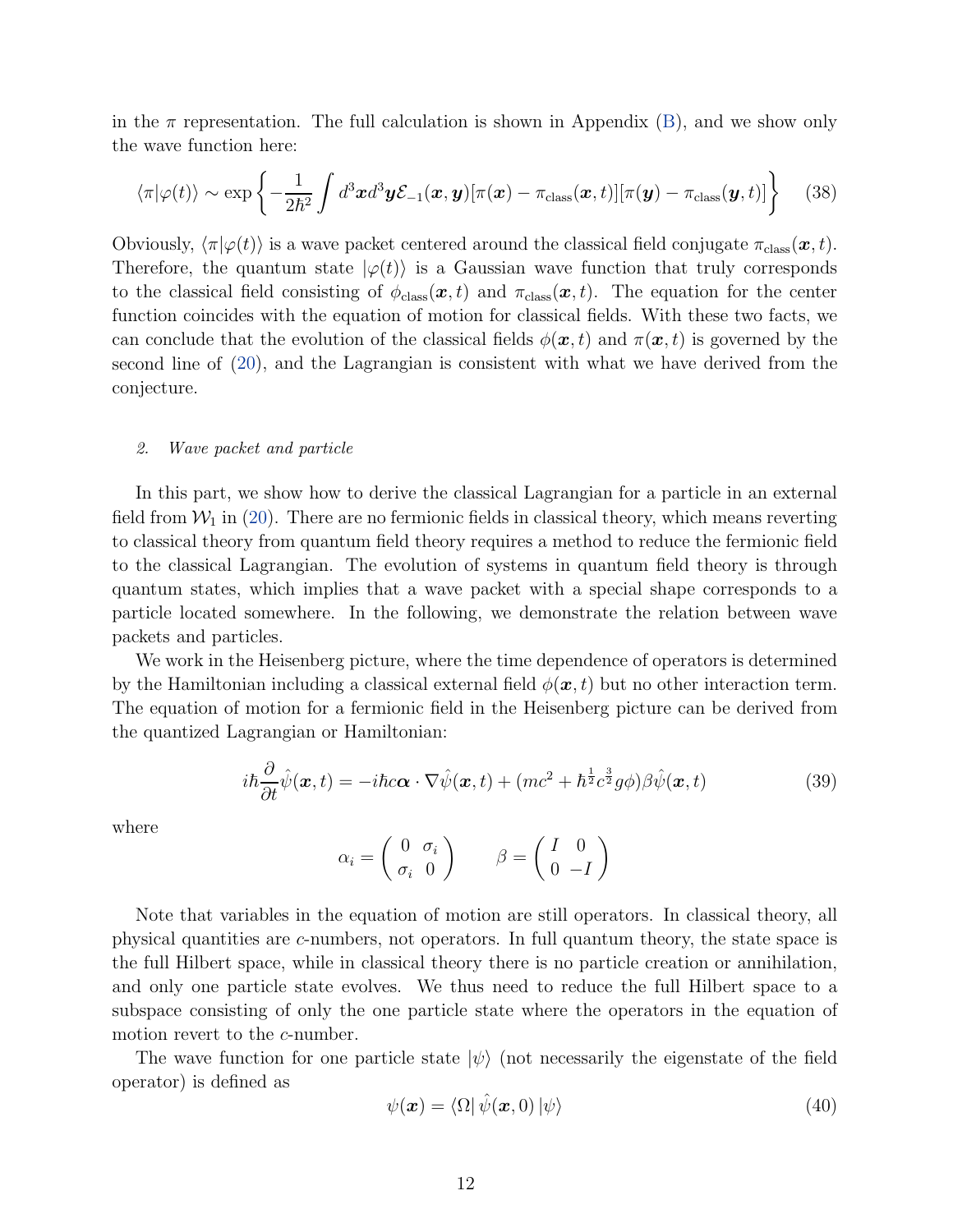Then, the time-dependent wave function is

$$
\psi(\boldsymbol{x},t) = \langle \Omega | \hat{\psi}(\boldsymbol{x},0) | \psi(t) \rangle = \langle \Omega | \hat{\psi}_a(\boldsymbol{x},0) e^{-i\hat{H}t} | \psi \rangle = \langle \Omega | \hat{\psi}_a(\boldsymbol{x},t) | \psi \rangle \tag{41}
$$

In one particle state  $|\psi\rangle$  and vacuum state  $|\Omega\rangle$  on both sides of the equation of motion [\(39\)](#page-11-0), we get a wave function version of the Dirac equation with a classical field  $\phi(\mathbf{x}, t)$ :

$$
i\hbar \frac{\partial}{\partial t}\psi(\boldsymbol{x},t) = c\boldsymbol{\alpha} \cdot \hat{\boldsymbol{p}}\psi(\boldsymbol{x},t) + (mc^2 + \hbar^{\frac{1}{2}}c^{\frac{3}{2}}g\phi)\beta\psi(\boldsymbol{x},t)
$$
(42)

For convenience, we assume the external classical field is static,  $\phi(\mathbf{x},t) = \phi(\mathbf{x})$ , and denote the energy of the state as  $E$ . Then, the equation of motion yields

$$
c\boldsymbol{\alpha} \cdot \hat{\boldsymbol{p}}\psi(\boldsymbol{x},t) + (mc^2 + \hbar^{\frac{1}{2}}c^{\frac{3}{2}}g\phi)\beta\psi(\boldsymbol{x},t) = E\psi(\boldsymbol{x},t)
$$
(43)

We write the four-component wave function  $\psi(\mathbf{x}, t)$  as

$$
\psi(\boldsymbol{x},t) = \begin{pmatrix} \varphi \\ \chi \end{pmatrix} \tag{44}
$$

where  $\varphi$  and  $\chi$  are two-component wave functions. Then the equation of motion can be written as

$$
c\boldsymbol{\sigma} \cdot \hat{\boldsymbol{p}} \chi(\boldsymbol{x},t) = (E - mc^2 - \hbar^{\frac{1}{2}} c^{\frac{3}{2}} g \phi) \varphi(\boldsymbol{x},t)
$$
  
\n
$$
c\boldsymbol{\sigma} \cdot \hat{\boldsymbol{p}} \varphi(\boldsymbol{x},t) = (E + mc^2 + \hbar^{\frac{1}{2}} c^{\frac{3}{2}} g \phi) \chi(\boldsymbol{x},t)
$$
\n(45)

<span id="page-12-0"></span>For normal particles,  $E > 0$ , then  $\chi(\mathbf{x}, t) = \frac{c \sigma \cdot \hat{p}}{E + mc^2 + \hbar^2 c^2 g \phi} \varphi(\mathbf{x}, t) \sim \frac{v}{c}$  $\frac{v}{c}\varphi(\boldsymbol{x},t)$ , which means  $\varphi(\bm{x}, t)$  is much larger than  $\chi(\bm{x}, t)$ , so we may just pay attention on  $\varphi(\bm{x}, t)$  and ignore  $\chi(\bm{x}, t)$ in the following discussion. After annihilating  $\chi(x, t)$  in [\(45\)](#page-12-0), we can get the equation of  $\varphi(\boldsymbol{x},t)$ :

<span id="page-12-1"></span>
$$
\frac{\hbar}{E/c^2 + m + \hbar^{\frac{1}{2}}c^{\frac{3}{2}}g\phi/c^2}[i\nabla\phi \cdot \hat{\mathbf{p}} - \boldsymbol{\sigma} \cdot (\nabla\phi \times \hat{\mathbf{p}})]\varphi(\mathbf{x}, t) + [(mc^2 + \hbar^{\frac{1}{2}}c^{\frac{3}{2}}g\phi)^2 + c^2\hat{\mathbf{p}}^2]\varphi(\mathbf{x}, t) = E^2\varphi(\mathbf{x}, t)
$$
\n(46)

The term  $\nabla \phi \cdot \hat{\boldsymbol{p}}$  is not Hermitian and represents the interaction with antiparticles. Thus, this term does not have classical correspondence. The term  $\sigma \cdot (\nabla \phi \times \hat{\mathbf{p}})$  is the interaction arising from particle spin, just like the interaction between a magnetic moment and magnetic field in electrodynamics. These two terms are both on the order of  $\hbar$ , so we can ignore them to first order. We also require the wave function  $\varphi$  of the one particle quantum state to be a wave packet centered around position  $x$  and momentum  $p$ . Then, according to [\(46\)](#page-12-1), we can get the Hamiltonian of a classical particle in an external field:

$$
H = E = \sqrt{c^2 \mathbf{p}^2 + (mc^2 + \hbar^{\frac{1}{2}} c^{\frac{3}{2}} g \phi)^2}
$$
(47)

The corresponding Lagrangian is

$$
\mathcal{L}_{\text{Yukawa}}^1 = -\int dt (mc^2 + \hbar^{\frac{1}{2}} c^{\frac{3}{2}} g\phi) \sqrt{1 - v^2/c^2}
$$
(48)

which is the Lagrangian for a particle in a Yukawa-type external field. This has a structure similar to that of the classical electromagnetic Lagrangian  $L_{\text{QED}}^1$  in [\(3\)](#page-4-0). This Lagrangian is consistent with the one in [\(8\)](#page-5-3), which is obtained through the conjecture.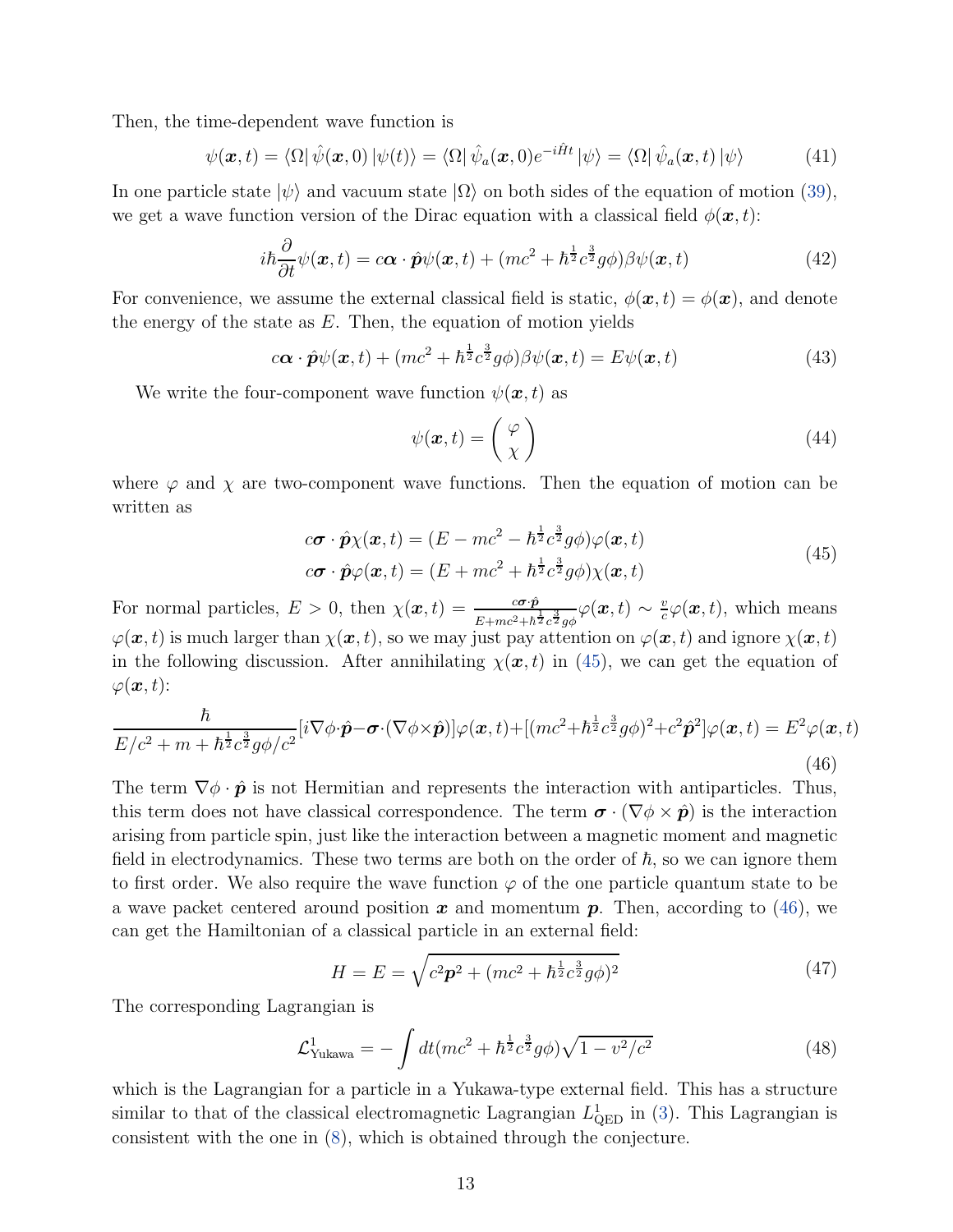# <span id="page-13-0"></span>III. RELATIVISTIC CORRECTION OF THE YUKAWA POTENTIAL

In this section, we will introduce the relativistic correction for the Yukawa potential. Starting from the general Yukawa interaction Lagrangian obtained from classicization, we will take the velocity into consideration using essentially the same method in the relativistic correction as for the Coulomb potential[\[22](#page-23-7)].

We first review the relativistic correction in QED. The classical Lagrangian for a charged particle in an external electromagnetic field can be written as

$$
L_1 = -mc^2 \sqrt{1 - \frac{\dot{r}_1^2}{c^2}} - eA^0 + \frac{e}{c}\dot{r}_1 \cdot A \tag{49}
$$

where m is the particle mass and  $r_1$  is the position vector of the charged particle. We can extend the Lagrangian to include creation of an electromagnetic field by a moving charged particle. We can use the Lienard-Wiechert potential to describe the potential created by a moving charged particle:

$$
A^{0} = \frac{e_{2}}{|\mathbf{r}_{2} - \mathbf{r}_{1}| + \dot{\mathbf{r}}_{2} \cdot (\mathbf{r}_{2} - \mathbf{r}_{1})/c}
$$
  

$$
A = \frac{e_{2}}{c} \frac{\dot{\mathbf{r}}_{2}}{|\mathbf{r}_{2} - \mathbf{r}_{1}| + \dot{\mathbf{r}}_{2} \cdot (\mathbf{r}_{2} - \mathbf{r}_{1})/c}
$$
(50)

where  $r_2$  and  $e_2$  are the position vector and charge of the source.

Lorentz or Galilean invariance constrains the field Lagrangian to be local, which means that the Lagrangian can only depend on one time variable. Therefore, we need to express the Lagrangian in terms of a time parameter of a particle under a force:

$$
r_{\rm ret}(t) = r - \frac{\dot{\mathbf{r}}_2 \cdot (\mathbf{r}_2 - \mathbf{r}_1)}{c} + \frac{r}{2c^2} \times \left[ \dot{\mathbf{r}}_2^2 + \ddot{\mathbf{r}}_2 \cdot (\mathbf{r}_2 - \mathbf{r}_1) + \frac{(\dot{\mathbf{r}}_2 \cdot (\mathbf{r}_2 - \mathbf{r}_1))^2}{r^2} \right] \tag{51}
$$

where  $r_{\text{ret}}$  is the retarded distance between the source and particle under a force and  $r =$  $|r_2 - r_1|$  is the real distance between these two particles. All the variables above only depend on the time t. Hence, the Lagrangian for a particle in an external electromagnetic field created by another charged particle is

$$
L = -m_1 c^2 \sqrt{1 - \frac{\dot{r}_1^2}{c^2}} - m_0 c^2 \sqrt{1 - \frac{\dot{r}_2^2}{c^2}} - \frac{e_1 e_2}{r} + \frac{e_1 e_2}{2c^2} \left[ \frac{\dot{r}_1 \cdot \dot{r}_2}{r} + \frac{\dot{r}_1 \cdot (r_2 - r_1) \dot{r}_2 \cdot (r_2 - r_1)}{r^3} \right]
$$
(52)

<span id="page-13-1"></span>We can write the relativistic correction for Yukawa theory analogized to the Darwin correction for QED. We follow the same procedure as in QED and start from the action derived from classicization of Yukawa theory:

$$
S_2 = \int d^4x \left( \frac{1}{2} \partial_\mu \phi \partial^\mu \phi - \frac{1}{2} \left( \frac{m_0 c^2}{\hbar} \right)^2 \phi^2 - \hbar^{\frac{1}{2}} c^{\frac{3}{2}} g \sqrt{1 - \dot{\mathbf{r}}_2^2(t_1)/c^2} \delta(\mathbf{r}_1 - \mathbf{r}_2(t_1)) \phi \right) \tag{53}
$$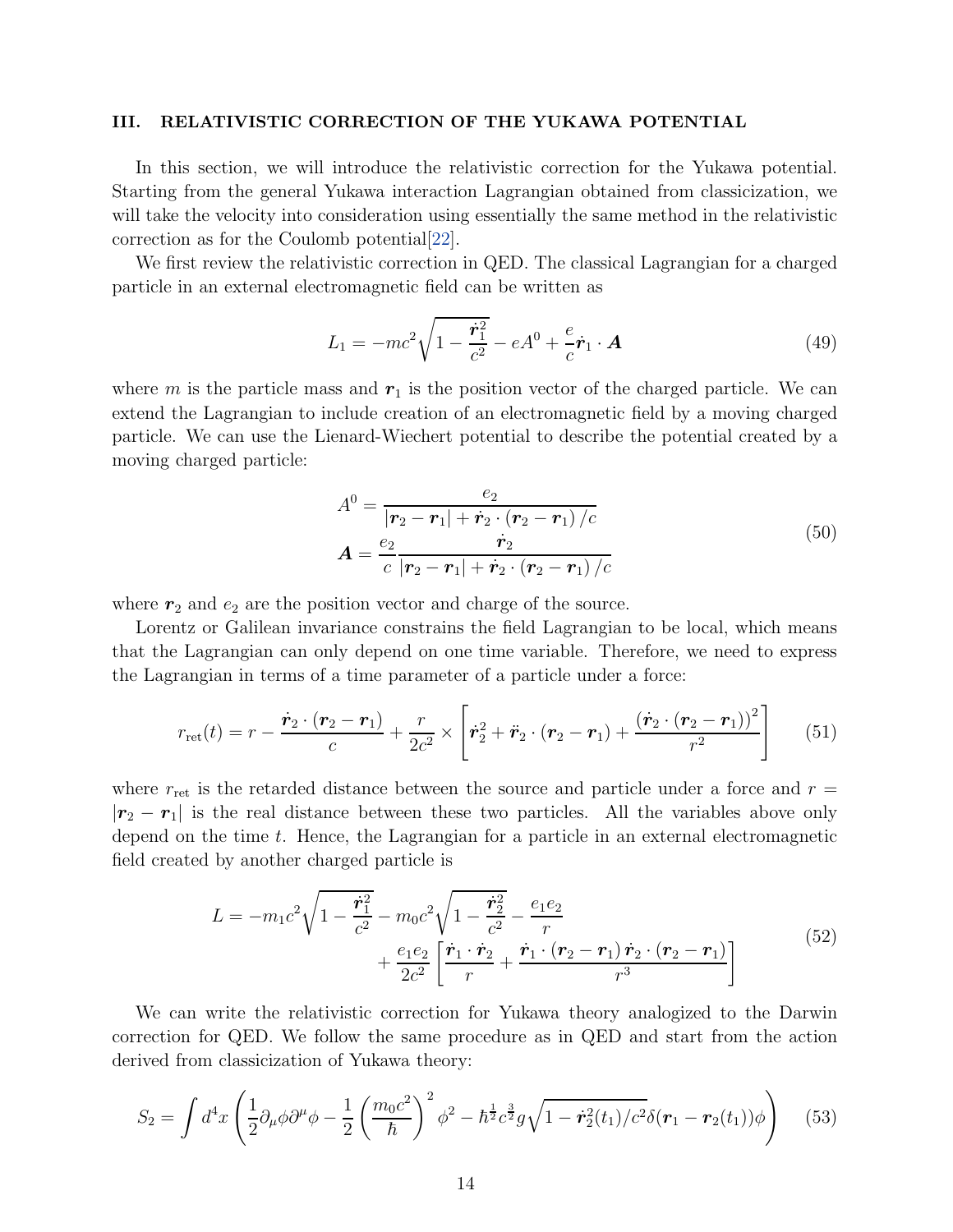where  $r_2(t)$  is the trajectory of the source and  $x = (t_1, r_1)$ . Denoting  $\kappa = 1/c$  and  $\tau =$  $c(t_2 - t_1)$ , we can rewrite the solution for the equation of motion [\(16\)](#page-6-1) as

$$
\phi\left(\boldsymbol{r}_1, t_1\right) = \frac{m_0 \hbar^{\frac{1}{2}} c^{\frac{3}{2}} g}{4 \pi \hbar c} \int dy \frac{d\tau}{dy} \sqrt{1 - \kappa^2 \dot{\boldsymbol{r}}_2^2 (t_1 + \kappa \tau)} \frac{J_1\left(\frac{m_0 c y}{\hbar}\right)}{y} \tag{54}
$$

where  $y = \sqrt{\tau^2 - (r_1(t_1) - r_2(t_1 + \kappa\tau))^2}$  and its inverse  $\tau = \sqrt{y^2 + (r_1(t_1) - r_2(t_1 + \kappa\tau))^2}$ . We have dropped the term  $\propto Y_1$  as we have explained in IIB.

If we consider the relativistic correction only to  $\mathcal{O}(1/c^2)$ , then  $\tau$  can be approximated as

$$
\tau = \sqrt{y^2 + r^2} + \dot{r}_2 \cdot r\kappa + \frac{1}{2} \frac{1}{\sqrt{y^2 + r^2}} \left[ \dot{r}_2^2 (y^2 + r^2) + (\dot{r}_2 \cdot r)^2 - \ddot{r}_2 \cdot r (y^2 + r^2) \right] \kappa^2 + \mathcal{O}(1/c^3)
$$
\n(55)

where  $\mathbf{r} = \mathbf{r}_1(t_1) - \mathbf{r}_2(t_1)$ . The Lorentz factor can be expanded in terms of  $\kappa$ :

$$
\sqrt{1 - \kappa^2 \dot{\mathbf{r}}_2^2 (t_1 + \kappa \tau)} = 1 - \frac{1}{2} \dot{\mathbf{r}}_2^2 (t_1) \kappa^2 + \mathcal{O}(1/c^3)
$$
\n(56)

Therefore, the solution for the equation of motion containing the relativistic correction to order  $\mathcal{O}(1/c^2)$  yields

<span id="page-14-0"></span>
$$
\phi\left(\boldsymbol{r}_{1},t_{1}\right)=\frac{\hbar^{\frac{1}{2}}c^{\frac{3}{2}}g}{4\pi c^{2}}\left[-\frac{e^{-\frac{m_{0}c^{2}}{\hbar c}r}}{r}+\frac{\ddot{\boldsymbol{r}}_{2}\cdot\boldsymbol{r}}{2c^{2}}\frac{e^{-\frac{m_{0}c^{2}}{\hbar c}r}}{r}+\frac{\left(\dot{\boldsymbol{r}}_{2}\cdot\boldsymbol{r}\right)^{2}}{2c^{2}}\left(\frac{1}{r}+\frac{m_{0}c^{2}}{\hbar c}\right)\frac{e^{-\frac{m_{0}c^{2}}{\hbar c}r}}{r^{2}}\right]
$$
(57)

It should be noticed that the classical field  $\phi(\mathbf{r}_1)$  created by a particle with the trajectory  $r_2(t_2)$  depend on  $r_1$  only by the relative coordinate  $r_1 - r_2$ , which is the manifestation of translation symmetry. In other words, the classical field  $\phi(\mathbf{r}_1)$  created by a particle with the trajectory  $r_2(t_2)$  is invariant if we shift both the source particle at  $r_2(t_2)$  and the field  $r_1$  a same distance  $r_0$ .

In the following classicization procedure, we calculate the Lagrangian for a charged particle in a Yukawa-type field created by another moving source. The Lagrangian for a Yukawatype field consists of two terms and is similar to a charged particle in electromagnetic field. One is the kinetic term for a charged particle and the other is the current-field interaction:

$$
L_1 = -m_1 \sqrt{1 - \dot{r}_1^2(t_1)/c^2} - \hbar^{\frac{1}{2}} c^{\frac{3}{2}} g \phi \sqrt{1 - \dot{r}_1^2(t_1)/c^2}
$$
(58)

where  $m_1$  is the mass of the charged particle and  $\phi$  is the Yukawa field created by a source, which is actually the solution for the equation of motion calculated in [\(57\)](#page-14-0). Therefore, the Lagrangian for a particle in an external Yukawa field created by another charged particle is

$$
L = -m_1 \sqrt{1 - \dot{r}_1^2/c^2} - m_2 \sqrt{1 - \dot{r}_2^2/c^2} + \frac{\hbar c g^2}{4\pi} \frac{e^{-\frac{m_0 c^2}{\hbar c}r}}{r} + \frac{1}{c^2} \left[ \frac{\hbar c g^2}{8\pi} \frac{\dot{r}_1 \cdot \dot{r}_2}{r} - \frac{\hbar c g^2}{8\pi} \frac{\dot{r}_1^2 + \dot{r}_2^2}{r} - \frac{\hbar c g^2}{8\pi} \left( \frac{1}{r} + \frac{m_0 c^2}{\hbar c} \right) \frac{(\dot{r}_2 \cdot r)(\dot{r}_1 \cdot r)}{r^2} \right] e^{-\frac{m_0 c^2}{\hbar c}r}
$$
(59)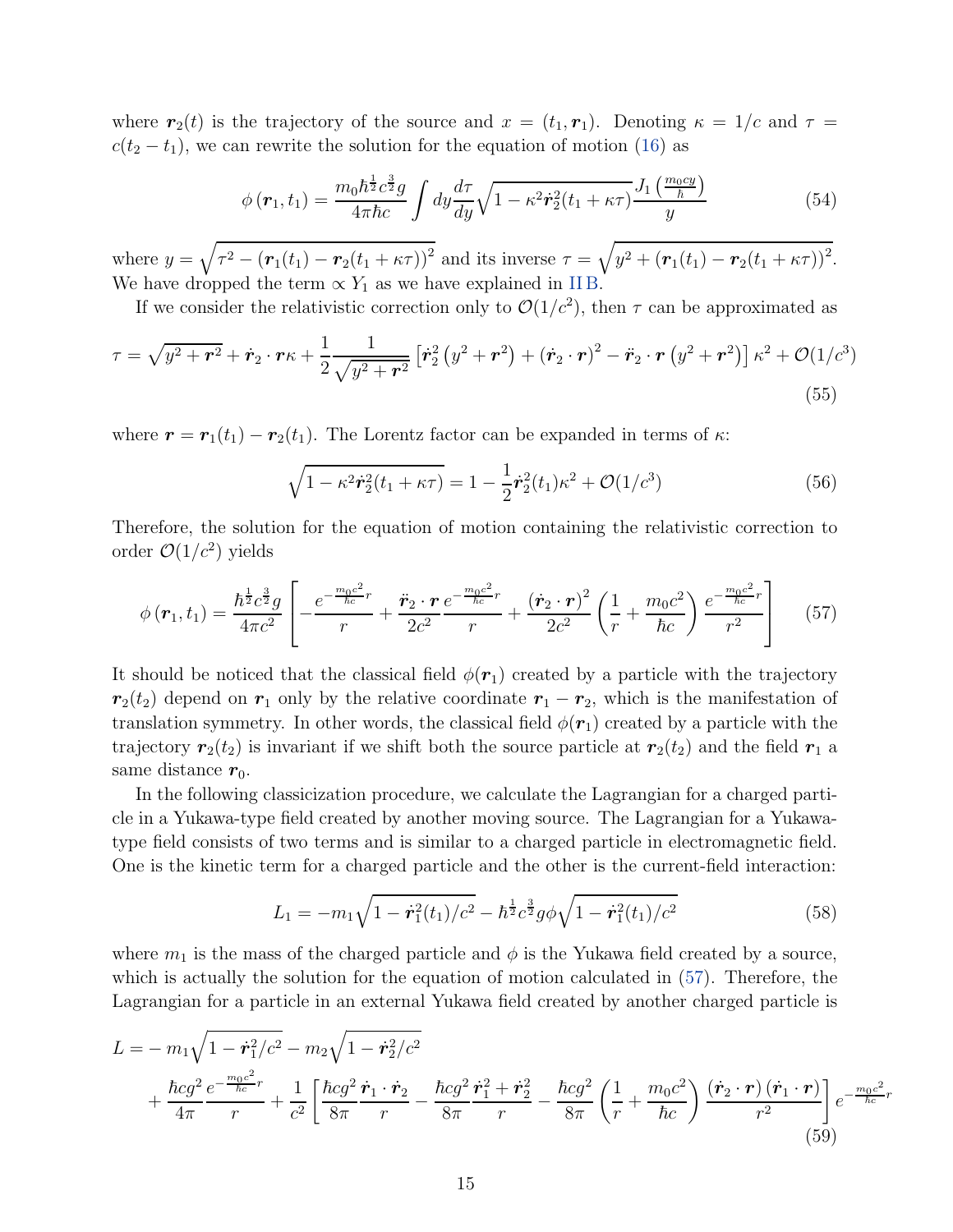where  $m_2$  is the mass of the particle with the trajectory  $r_2(t)$ . We recall the definition of a Lagrangian:  $L = T - V$ . Hence, we can read off the potential between two moving Yukawa charged particles:

$$
V = -\frac{\hbar c g^2}{4\pi} \frac{e^{-\frac{m_0 c^2}{\hbar c}r}}{r} - \frac{1}{c^2} \frac{\hbar c g^2}{8\pi} \left[ \dot{\mathbf{r}}_1 \cdot \dot{\mathbf{r}}_2 - \dot{\mathbf{r}}_1^2 + \dot{\mathbf{r}}_2^2 - \left( \frac{1}{r} + \frac{m_0 c^2}{\hbar c} \right) \frac{(\dot{\mathbf{r}}_2 \cdot \mathbf{r})(\dot{\mathbf{r}}_1 \cdot \mathbf{r})}{r} \right] \frac{e^{-\frac{m_0 c^2}{\hbar c}r}}{r}
$$
(60)

The first term is the Yukawa potential describing interaction between nucleons[\[23](#page-23-9)]. The other terms arise from the relativistic correction and depend on the velocity of both the source and forced particle. If the two particles have the same mass  $m_1 = m_2$ , then in the center-of-mass frame we have  $\dot{\mathbf{r}}_1 = -\dot{\mathbf{r}}_2$ , which reproduces almost the same form of the Yukawa potential in [\[25](#page-23-11)] , which is derived from non-relativistic Yukawa potential theory up to some matching factors. We can impose another limit,  $m_0 \to 0$ , which reduces the Darwin correction for QED in [\(52\)](#page-13-1) except for a squared total momentum term. The difference between the massless limits in Yukawa theory and QED is that the single particle Lagrangian in an external Yukawa field is not consistent with QED. Let us recall the Lagrangian for a charged particle in an external electromagnetic field is  $L = -m_1\sqrt{1-\dot{r}_1^2/c^2} - eA^0 + eA \cdot \dot{r}_1/c$ , while that for the Yukawa interaction is  $L = -m_1\sqrt{1 - \dot{r}_1^2/c^2} - g\phi\sqrt{1 - \dot{r}_1^2/c^2}$ . Obviously, the two Lagrangians have different structures, thus they may have different effective potential even the mass of the scalar is zero.

## <span id="page-15-0"></span>IV. DISCUSSION AND CONCLUSION

In this paper, we try to find the quantum states which have classical field correspondence, and focus on the evolution of such states, through the Schrodinger equation we can evaluate the evolution equations for the classical fields. This is different from the usual  $\hbar \to 0$  or  $N \to \infty$  procedure in that we do not take any limit, which avoids the ambiguity caused by such limits as we have reviewed in introduction. Starting from the Lagrangian of quantum field theory, we can write down the wave packet for a quantum state in the representative space spanned by field eigenstates, which reveals that the wave function is Gaussian.The time evolution of a wave packet induce the classical Hamiltonian equation of motion. We classicized Yukawa theory to show the physical meaning of our classicization method. Meanwhile, we obtained classical Yukawa theory but preserved relativistic invariance. Then, we calculated the next-to-leading order correction  $\mathcal{O}(v/c)$ , which may be used for interaction between nucleons[\[12](#page-22-7), [26\]](#page-23-12) and dark matter phenomenology. Specifically, if dark matter particles move at a velocity comparable to the speed of light, it is necessary to consider the relativistic correction for the Yukawa potential between two particles[\[2](#page-22-1), [6](#page-22-4)[–11\]](#page-22-5).

We should also mention that the key point of our method is the quantum states corresponding to the classical observables. In quantum theory, we use states to describe the system. But, in classical theory, we take physical observables such as momentum and coordinate or classical field to describe the system. However, not all of quantum states can correspond to classical observables. For example, the state which has two δ-function peak may can not correspond to classical theory. Nevertheless, we can list some natural requirements of the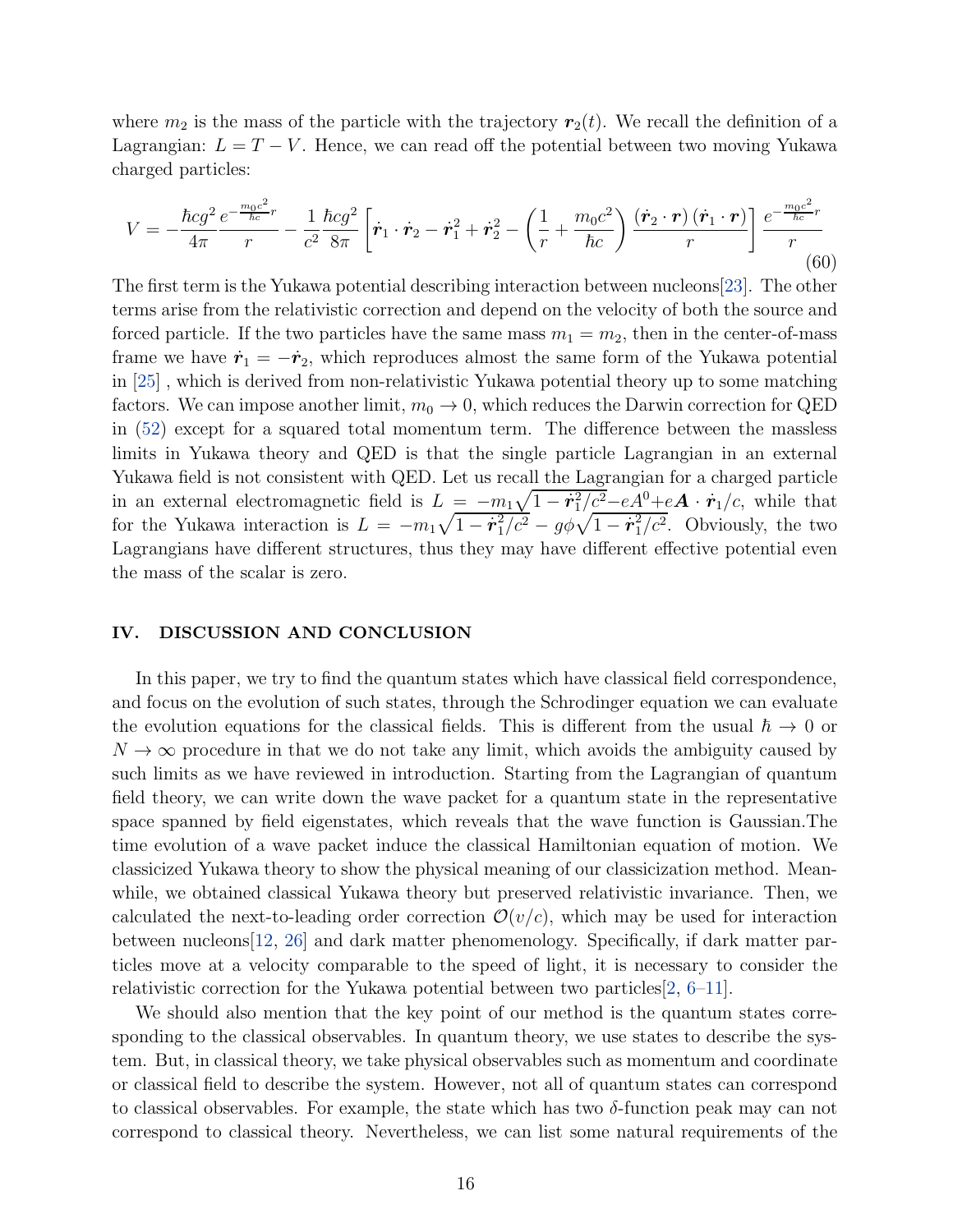quantum states which have classical correspondence. First, the vacuum states in quantum theory corresponds to the classical field configuration  $\phi_{\text{class}} = 0, \pi_{\text{class}} = 0$ . Second, if some quantum states corresponds to classical field configuration  $\phi_{\text{class}} = \phi_0$ ,  $\pi_{\text{class}} = \pi_0$  (Actually, as we have shown in IIC,  $\phi_0$  and  $\pi_0$  is the center location of the wave packet for quantum states.), then the probability of getting  $\phi_0$ ,  $\pi_0$  is the largest after measuring  $\phi_{\text{class}}, \pi_{\text{class}}$  of the quantum state, while the probability of getting classical field far away from  $\phi_0$ ,  $\pi_0$  is much more smaller, just like the property of the wave packect that dicribes a classical particle with definite location and momentum. Finally, the quantum states which have classical fields correspondence will maintain to have classical fields correspondence during the evolution of time, it will not evolve into the quantum state which do not have classical fields correspondence. Then by analyzing the structure of the vaccum state in  $\phi/\pi$ -representation and combing the constraints above, we can find out the quantum states corresponding to the classical fields. The derivation in [II C](#page-7-0) shows that the states which can correspond to classical theory are the Gaussian-like wave-packets. Once we find out correspondence between quantum states and the classical fields, we can trace the states evolution in quantum theory by Schrodinger equation to research the classical observables' evolution. As we can see in [II C](#page-7-0) the corresponding classical evolution equation is governed by the Lagrangian in second line of [\(20\)](#page-7-1). In principle, the classicization procedure above is a general method, not just for Yukawa theory. Although it is not straightforward to write the quantum states in field representation for QED owing to gauge invariance, it should be noted that if we fix the gauge, the classicization procedure from Yukawa theory can be suitable for QED still.

It should be noted that our relativistic correction almost reproduces the results derived from NREFT[\[25\]](#page-23-11). Fortunately, we do not need to calculate some coefficients that need to be evaluated by matching the physical processes between the full theory and NREFT. Nevertheless, there are some differences between the two relativistic corrections. First, we ignored the terms associated with the particle spin and gradient of  $\phi$  in [\(46\)](#page-12-1), which contribute to  $\delta(\mathbf{r})$  and  $\mathbf{L} \cdot \mathbf{S}$  in NREFT. Second, we did not consider the radiation of bosonic fields, and we do not have the imaginary term in our potential. These two differences can be understood and canceled through careful calculation. There is still an additional term  $\propto (\dot{\bm{r}}_1 \cdot \bm{r}) (\dot{\bm{r}}_2 \cdot \bm{r})/r^2$  in our effective potential energy comparing with the one derived from NREFT[\[25](#page-23-11)]. But our result is consistent with another earlier work[\[27\]](#page-23-13) which also has the term  $\propto (\dot{\bf r}_1 \cdot {\bf r}) (\dot{\bf r}_2 \cdot {\bf r})/r^2$ . We should also note that in non-relativistic QED, the results derived from NREFT $[28, 29]$  $[28, 29]$  $[28, 29]$  is agree with the Darwin correction  $[22]$  $[22]$ . So it is confusing that our effective potential has an different term compared with the result from Yukawa NREFT[\[25](#page-23-11)], even though we use the same method as  $Darwin[22]$  $Darwin[22]$  $Darwin[22]$ . In fact, there is a term  $\propto (\dot{\bm{r}}_1 \cdot \bm{r}) (\dot{\bm{r}}_2 \cdot \bm{r})/r^2$  in our results while in their outcome, such term should be changed to  $\propto i(\mathbf{p} \cdot \mathbf{k})/\mathbf{k}^2$  which is purely imaginary. In principle, the imaginary term represents the correction from the radiation. Therefore it seems a little bit subtle that the effective potential of Yukawa NREFT has a imaginary part while the effective potential of QED NREFT does not have imaginary part as such two methods do not consider radiation contribution both. In momentum space, the imaginary potential is roughly  $(p \cdot k)/k^2$ . Besides, it is interesting to note that, if the term  $(p \cdot k)/k^2$  is changed into its square  $((p \cdot k)/k^2)^2$ , the corresponding potential in position space will no longer have imaginary part but with a term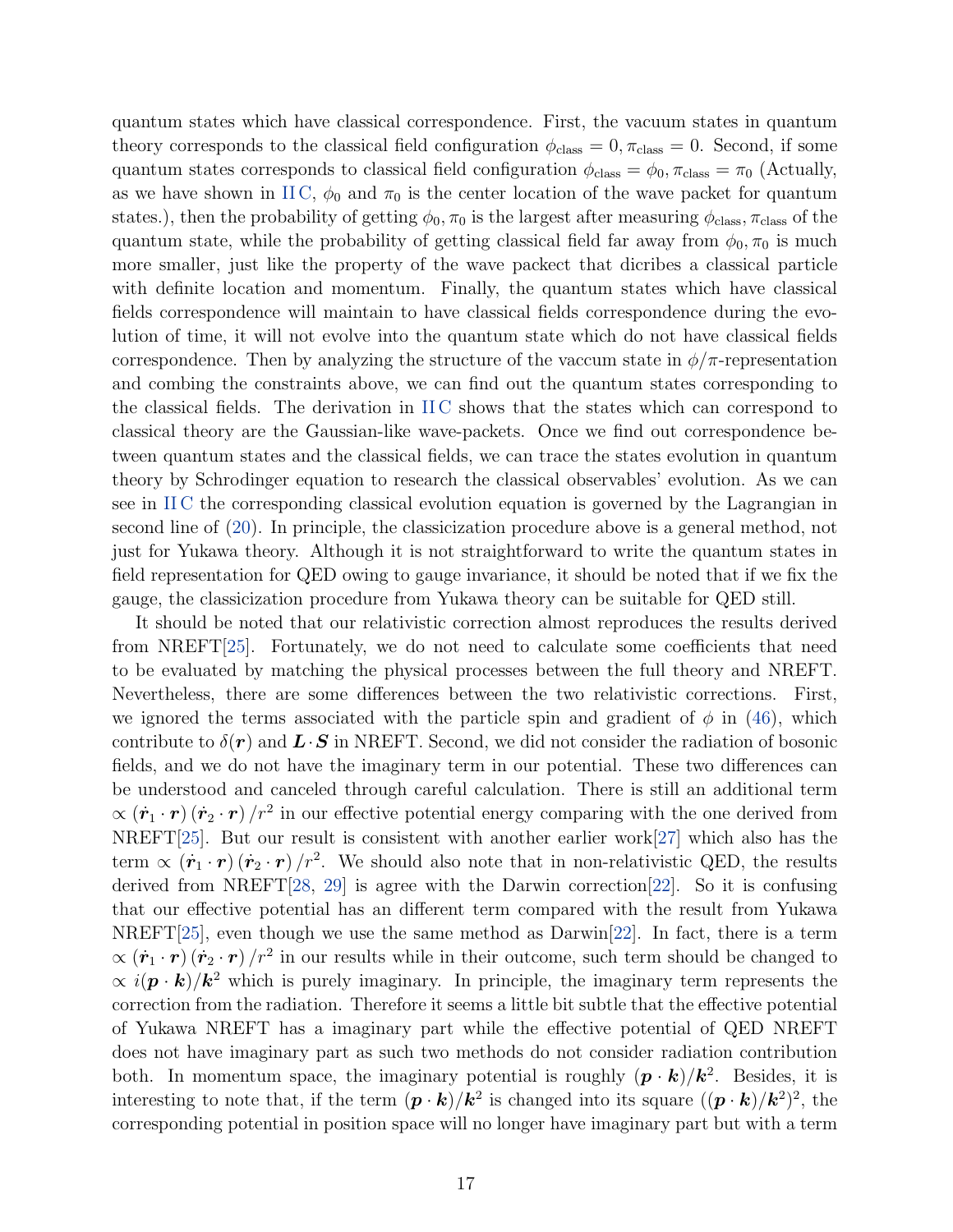$\propto (\dot{\mathbf{r}}_1 \cdot \mathbf{r}) (\dot{\mathbf{r}}_2 \cdot \mathbf{r})/r^2$  instead, which will be consistent with our result.

## Acknowledgments

We thank Zhong-Zhi Xianyu and Yida Li for helpful discussions. We especially thank Wanqiang Liu for proposing the free coherent states in the  $\phi$  representation. We also thank Shangshu Li, Boye Su and Chen Yang for useful comments. The work of Q. Wang was supported in part by the National Key Research and Development Program of China (Grant No. 2017YFA0402204).

## <span id="page-17-0"></span>Appendix A: Calculation for  $\mathcal{N}(t)$  and  $f(x,t)$

In this section, we consider the evolution of a given quantum state in the Schrodinger picture. A general state that can revert to classical field theory looks like a coherent state with a Gaussian wave function[\(23\)](#page-8-0). To continue our calculation, we first define two new kernel functions  $\mathcal{E}_{-1}(\boldsymbol{x}, \boldsymbol{y})$  and  $\mathcal{E}_{2}(\boldsymbol{x}, \boldsymbol{y})$ :

$$
\mathcal{E}_{-1}(\boldsymbol{x}, \boldsymbol{y}) \equiv \int \frac{d^3 \boldsymbol{p}}{(2\pi)^3} \frac{1}{E_{\boldsymbol{p}}} e^{i \boldsymbol{p} \cdot (\boldsymbol{x} - \boldsymbol{y})} \tag{A1}
$$

<span id="page-17-1"></span>
$$
\mathcal{E}_2(\mathbf{y}, \mathbf{z}) \equiv \int d^3 \mathbf{x} \mathcal{E}(\mathbf{x}, \mathbf{y}) \mathcal{E}(\mathbf{x}, \mathbf{z}) = \int \frac{d^3 \mathbf{p}}{(2\pi)^3} e^{i \mathbf{p} \cdot (\mathbf{y} - \mathbf{z})} E_{\mathbf{p}}^2 \tag{A2}
$$

The kernel  $\mathcal{E}_2$  acts as the Hamiltonian for any arbitrary function  $g(x)$ :

<span id="page-17-2"></span>
$$
\int d^3x \mathcal{E}_2(\boldsymbol{x}, \boldsymbol{y}) g(\boldsymbol{x}) = -\nabla^2 g(\boldsymbol{y}) + m^2 g(\boldsymbol{y})
$$
\n(A3)

The following are the relations between the three kernel functions  $\mathcal{E}_{-1}$ ,  $\mathcal{E}$  and  $\mathcal{E}_2$ :

<span id="page-17-3"></span>
$$
\int d^3x \mathcal{E}(\boldsymbol{x}, \boldsymbol{y}) \mathcal{E}_{-1}(\boldsymbol{x}, \boldsymbol{z}) = \delta(\boldsymbol{y} - \boldsymbol{z})
$$
\n(A4)

$$
\int d^3x \mathcal{E}_2(\boldsymbol{x}, \boldsymbol{y}) \mathcal{E}_{-1}(\boldsymbol{x}, \boldsymbol{z}) = \mathcal{E}(\boldsymbol{y}, \boldsymbol{z})
$$
\n(A5)

It is convenient to calculate the Schrodinger equation in the  $\phi$  representation. In this representation, the momentum operator acts as a gradient functional operator. For a general state in this representation, we have

$$
\hat{\pi}^2 \langle \phi | \varphi \rangle = \mathcal{E}(\boldsymbol{x}, \boldsymbol{x}) \langle \phi | \varphi \rangle - \int d^3 \boldsymbol{y} \mathcal{E}(\boldsymbol{x}, \boldsymbol{y}) [\phi(\boldsymbol{y}) - f(\boldsymbol{y})] \int d^3 \boldsymbol{z} \mathcal{E}(\boldsymbol{x}, \boldsymbol{z}) [\phi(\boldsymbol{z}) - f(\boldsymbol{z})] \langle \phi | \varphi \rangle
$$
\n(A6)

Considering the property [\(A2\)](#page-17-1), we find that

$$
\int d^3x \hat{\pi}^2 \langle \phi | \varphi \rangle = \int d^3x \mathcal{E}(\mathbf{x}, \mathbf{x}) \langle \phi | \varphi \rangle - \int d^3y \int d^3z [\phi(\mathbf{y}) - f(\mathbf{y})] [\phi(\mathbf{z}) - f(\mathbf{z})] \mathcal{E}_2(\mathbf{y}, \mathbf{z}) \langle \phi | \varphi \rangle
$$
\n(A7)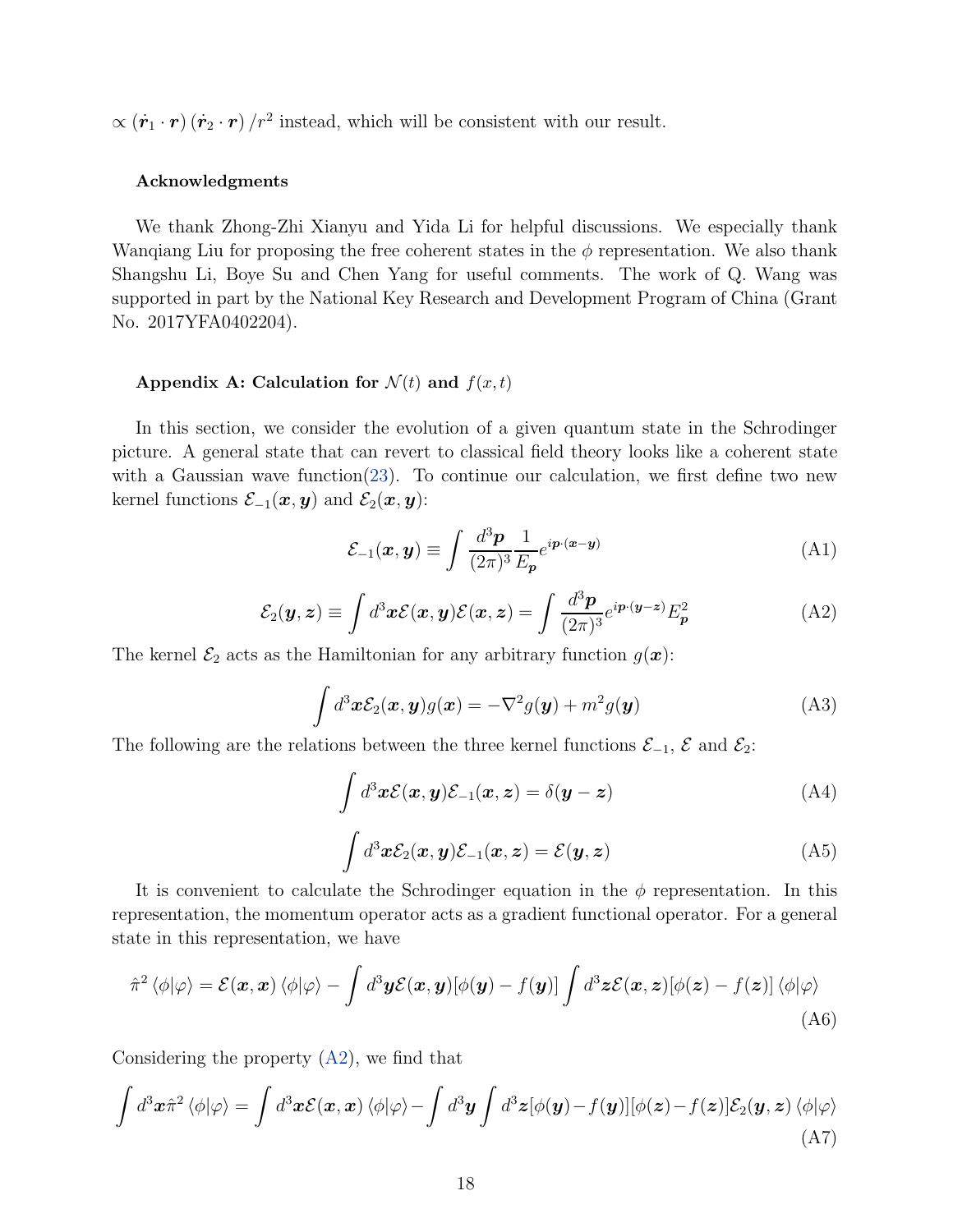Then, we let the Hamiltonian act on a given quantum state [\(23\)](#page-8-0) and consider the property [\(A3\)](#page-17-2):

<span id="page-18-0"></span>
$$
\hat{H}\langle\phi|\varphi\rangle = \int d^3x \left\{ \left[ \frac{1}{2}\hat{\pi}^2 + \frac{1}{2} \left( \nabla \hat{\phi} \right)^2 + \frac{1}{2} m_0^2 \hat{\phi}^2 + g \hat{\phi} j \right] + C \right\} \langle\phi|\varphi\rangle
$$
\n
$$
= \left[ -\frac{1}{2} \int d^3y \int d^3z f(y) f(z) \mathcal{E}_2(y, z) + \int d^3y \int d^3z f(y) \phi(z) \mathcal{E}_2(y, z) \right] \quad (A8)
$$
\n
$$
+ g \int d^3x \phi(x) j(x, t) + \frac{1}{2} \int d^3x \mathcal{E}(x, x) + C \right] \langle\phi|\varphi\rangle
$$

Recall that the time evolutions of the state  $|\varphi\rangle$  and wave function are separate:

$$
|\varphi(t)\rangle = e^{-i\hat{H}t} |\varphi(t=0)\rangle
$$
 (A9)

$$
\langle \phi | \varphi(t) \rangle = \mathcal{N}(t) \exp \left\{ -\frac{1}{2} \int d^3x d^3y \mathcal{E}(\boldsymbol{x}, \boldsymbol{y}) [\phi(\boldsymbol{x}) - f(\boldsymbol{x}, t)] [\phi(\boldsymbol{y}) - f(\boldsymbol{y}, t)] \right\}
$$
(A10)

The time-dependent normalization coefficient arises from the evolution of the wave function, which suggests that we can write the time-dependent coefficient as  $\mathcal{N}(t) = \mathcal{N}_0 e^{F(f,t)}$ , where  $F(f, t)$  depends on the center position function f and time t. We can consider the Schrodinger equation to calculate the explicit form of  $f$  and  $F$  in the quantum state. For the time derivative term, we have

<span id="page-18-1"></span>
$$
\frac{\partial}{\partial t} \langle \phi | \varphi(t) \rangle = \frac{\partial}{\partial t} \left[ \mathcal{N}_0 e^{F(f,t)} \exp \left\{ -\frac{1}{2} \int d^3 x d^3 y \mathcal{E}(\boldsymbol{x}, \boldsymbol{y}) [\phi(\boldsymbol{x}) - f(\boldsymbol{x}, t)] [\phi(\boldsymbol{y}) - f(\boldsymbol{y}, t)] \right\} \right]
$$
\n
$$
= \left\{ \int d^3 x d^3 y \mathcal{E}(\boldsymbol{x}, \boldsymbol{y}) \dot{f}(\boldsymbol{x}, t) [\phi(\boldsymbol{y}) - f(\boldsymbol{y}, t)] + \frac{\partial}{\partial t} F(f, t) \right\} \langle \phi | \varphi(t) \rangle \tag{A11}
$$

Hence, with both sides of the Schrodinger equation [\(A8\)](#page-18-0) and [\(A11\)](#page-18-1), the full time-dependent Schrodinger equation can be expressed as

<span id="page-18-2"></span>
$$
i\left\{\int d^3x d^3y \mathcal{E}(\mathbf{x}, \mathbf{y}) f(\mathbf{x}, t)[\phi(\mathbf{y}) - f(\mathbf{y}, t)] + \frac{\partial}{\partial t} F(f, t) \right\} \langle \phi | \varphi \rangle
$$
  
=  $\left[ -\frac{1}{2} \int d^3y \int d^3z f(\mathbf{y}, t) f(\mathbf{z}, t) \mathcal{E}_2(\mathbf{y}, \mathbf{z}) + \int d^3y \int d^3z f(\mathbf{y}, t) \phi(\mathbf{z}) \mathcal{E}_2(\mathbf{y}, \mathbf{z}) \right]$  (A12)  
+ $g \int d^3x \phi(\mathbf{x}) j(\mathbf{x}, t) + \frac{1}{2} \int d^3x \mathcal{E}(\mathbf{x}, \mathbf{x}) + \Lambda \right] \langle \phi | \varphi \rangle$ 

The Schrodinger equation is valid for any arbitrary  $\phi$ , which constrains the correspondence between both sides of [\(A12\)](#page-18-2):

<span id="page-18-3"></span>
$$
i\int d^3\boldsymbol{x}\mathcal{E}(\boldsymbol{x},\boldsymbol{y})\dot{f}(\boldsymbol{x},t) = \int d^3\boldsymbol{x}f(\boldsymbol{x},t)\mathcal{E}_2(\boldsymbol{x},\boldsymbol{y}) + gj(\boldsymbol{y},t)
$$
(A13)

<span id="page-18-4"></span>
$$
i\int d^3\mathbf{x}d^3\mathbf{y}\mathcal{E}(\mathbf{x},\mathbf{y})\dot{f}(\mathbf{x},t)f(\mathbf{y},t) - i\frac{\partial}{\partial t}F(f,t) = \frac{1}{2}\int d^3\mathbf{y}\int d^3\mathbf{z}f(\mathbf{y},t)f(\mathbf{z},t)\mathcal{E}_2(\mathbf{y},\mathbf{z})
$$
 (A14)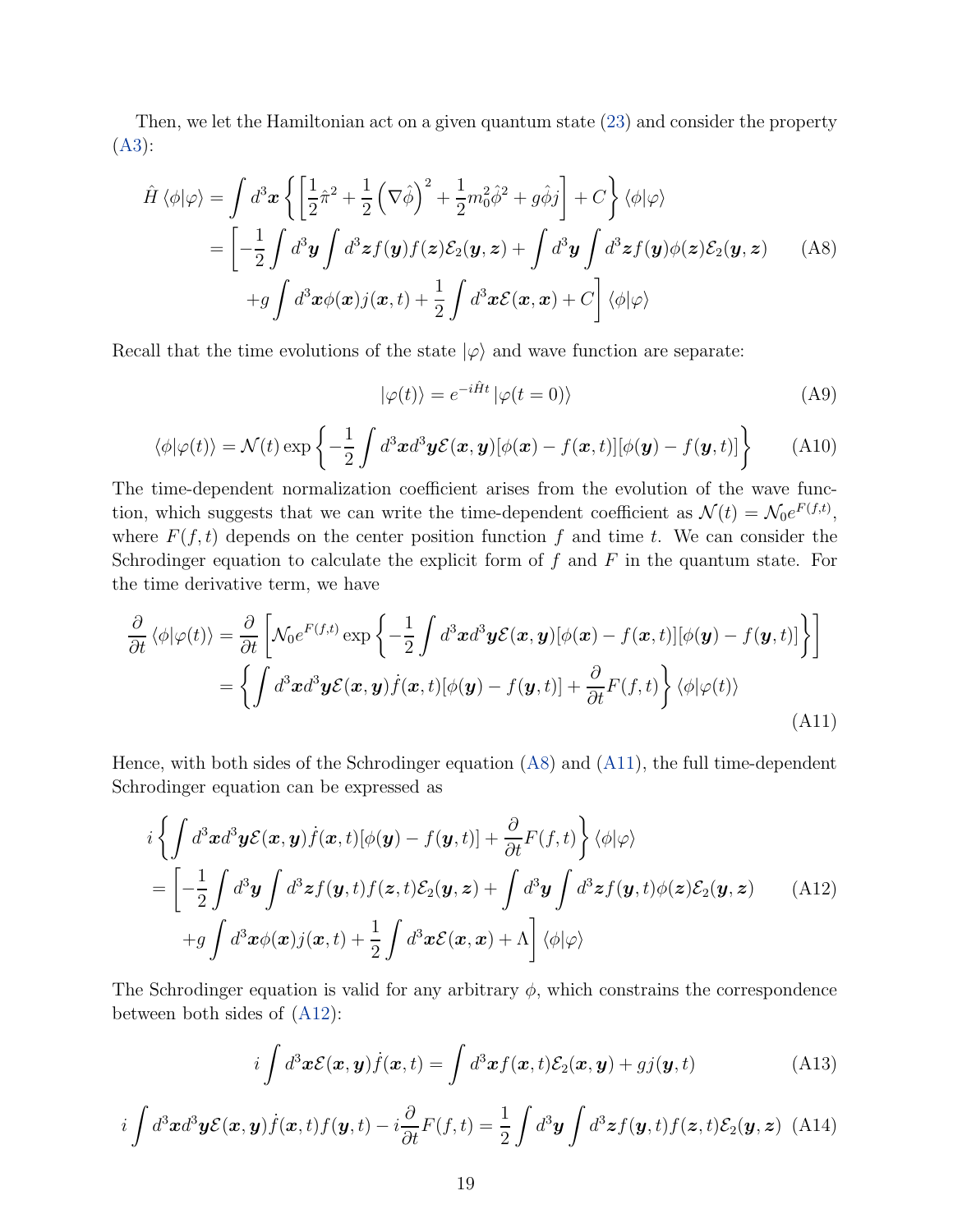$$
\Lambda = -\frac{1}{2} \int d^3 \boldsymbol{x} \mathcal{E}(\boldsymbol{x}, \boldsymbol{x}) \tag{A15}
$$

For convenience, we separate  $f$  into real and imaginary parts:

<span id="page-19-1"></span>
$$
f(\boldsymbol{x},t) = f_1(\boldsymbol{x},t) + i \int d^3 \boldsymbol{y} \mathcal{E}_{-1}(\boldsymbol{x},\boldsymbol{y}) f_2(\boldsymbol{y},t)
$$
 (A16)

where  $f_1$  and  $f_2$  are both real. Substituting [\(A16\)](#page-19-1) into [\(A13\)](#page-18-3), we obtain

<span id="page-19-2"></span>
$$
i\int d^3\boldsymbol{x}\mathcal{E}(\boldsymbol{x},\boldsymbol{y})\dot{f}_1(\boldsymbol{x},t) - \dot{f}_2(\boldsymbol{y},t) = i\int d^3\boldsymbol{z}\mathcal{E}(\boldsymbol{y},\boldsymbol{z})f_2(\boldsymbol{z},t) - \nabla^2 f_1(\boldsymbol{y},t) + m_0^2 f_1(\boldsymbol{y},t) + g_j(\boldsymbol{y},t)
$$
\n(A17)

where we have used the relation [\(A3\)](#page-17-2). Comparing the real and imaginary parts of both sides in [\(A17\)](#page-19-2), we find the relation between the real part  $f_1$  and imaginary part  $f_2$ :

$$
-\dot{f}_2(\mathbf{y},t) = -\nabla^2 f_1(\mathbf{y},t) + m_0^2 f_1(\mathbf{y},t) + g_j(\mathbf{y},t)
$$
  
\n
$$
\dot{f}_1(\mathbf{x},t) = f_2(\mathbf{x},t)
$$
\n(A18)

We can then write the time derivative of the center position function  $f(x, t)$  in terms of the real part  $f_1(\boldsymbol{x}, t)$  and imaginary part  $f_2(\boldsymbol{x}, t)$ :

<span id="page-19-3"></span>
$$
\dot{f}(\boldsymbol{x},t) = f_2(\boldsymbol{x},t) - i \int d^3 z \left[ \mathcal{E}(\boldsymbol{x},z) f_1(\boldsymbol{z},t) + g \mathcal{E}_{-1}(\boldsymbol{x},z) j(\boldsymbol{z},t) \right]
$$
(A19)

Finally, substituting [\(A19\)](#page-19-3) and [\(A16\)](#page-19-1) into [\(A14\)](#page-18-4), we can work out the explicit form of  $F(f, t)$  in terms of the center function  $f(\mathbf{x}, t)$  and classical external source  $j(\mathbf{x}, t)$ :

$$
F(f,t) = -\frac{i}{4} \int d^3x d^3y \mathcal{E}(\boldsymbol{x}, \boldsymbol{y}) f(\boldsymbol{x}, t) f(\boldsymbol{y}, t) - \frac{1}{2} g \int_{t_0}^t d\tau \int d^3y j(\boldsymbol{y}, \tau) f(\boldsymbol{y}, \tau) \tag{A20}
$$

where  $t_0$  is an arbitrary initial time. The normalization coefficient yields

$$
\mathcal{N}(t) = \mathcal{N}_0 \exp\left\{-\frac{i}{4} \int d^3x d^3y \mathcal{E}(\boldsymbol{x}, \boldsymbol{y}) f(\boldsymbol{x}, t) f(\boldsymbol{y}, t) - \frac{1}{2} g \int_{t_0}^t d\tau \int d^3y j(\boldsymbol{y}, \tau) f(\boldsymbol{y}, \tau) \right\}
$$
(A21)

#### <span id="page-19-0"></span>Appendix B: Wave function in the  $\pi$  representation

To demonstrate whether the wave function of the quantum state is localized around  $\pi_{\text{class}}$ , we can calculate the Gaussian wave function in the  $\pi$  representation. The eigenstate and eigenvalue of the conjugate momentum operator  $\hat{\pi}(\bm{x})$  are  $|\pi\rangle$  and  $\pi(\bm{x})$ , which means  $\hat{\pi}(\bm{x})|\pi\rangle = \pi(\bm{x})|\pi\rangle$ . The commutation relation of  $\hat{\pi}(\bm{x})$  and  $\hat{\phi}(\bm{x})$  yields

$$
\langle \phi | \pi \rangle = C \exp \left\{ i \int d^3 \boldsymbol{x} \pi(\boldsymbol{x}) \phi(\boldsymbol{x}) \right\} \tag{B1}
$$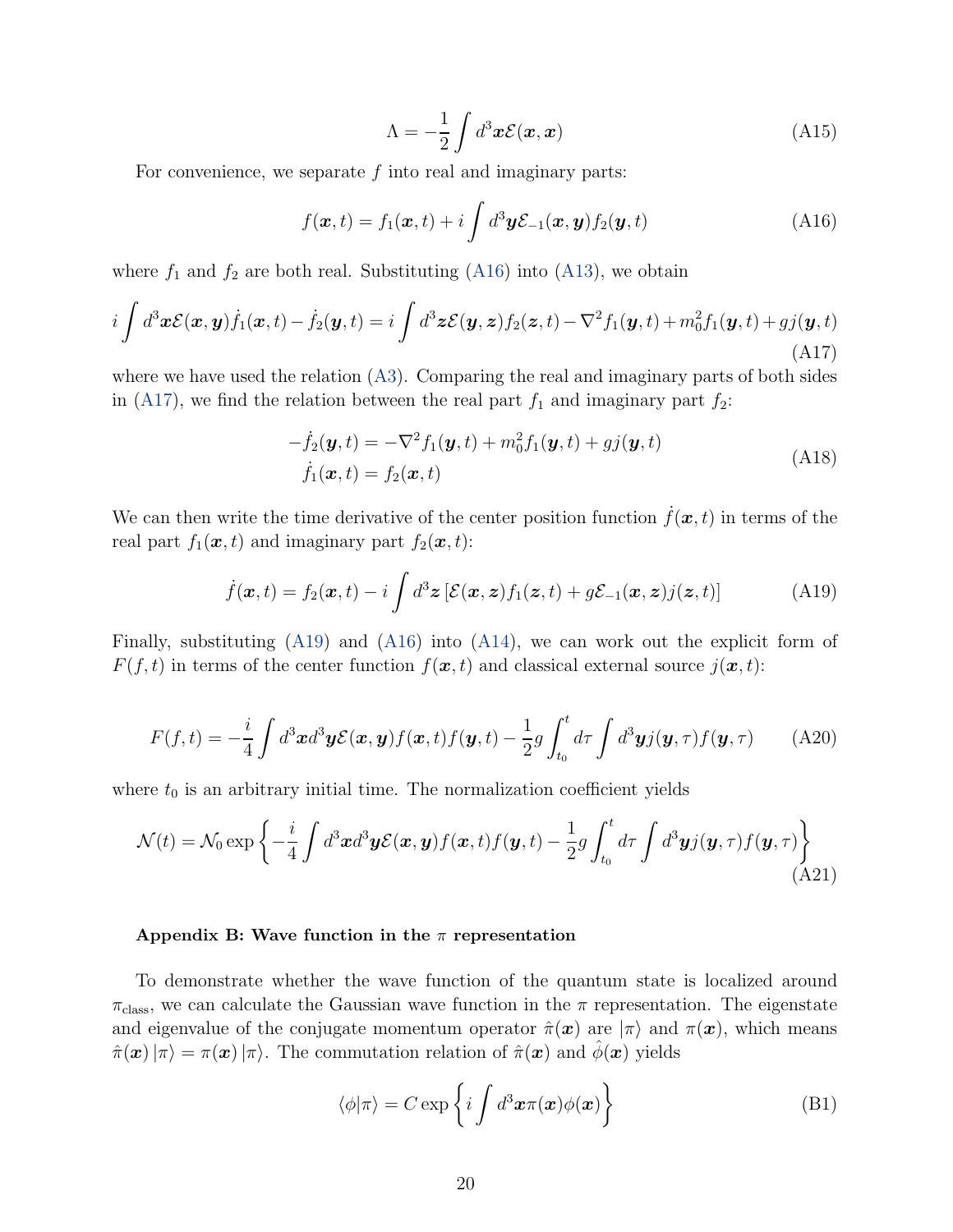Using completeness, we can write the wave function for state  $|\varphi(t)\rangle$  in the  $\pi$  representation:

<span id="page-20-0"></span>
$$
\langle \pi | \varphi(t) \rangle = \int \mathcal{D}\phi \langle \pi | \phi \rangle \langle \phi | \varphi(t) \rangle
$$
  
=  $\mathcal{N}'(t)C \exp \left\{ i \int d^3x [\pi_{\text{class}}(\boldsymbol{x}, t) - \pi(\boldsymbol{x})] \phi_{\text{class}}(\boldsymbol{x}, t) \right\}$   
 $\times \int \mathcal{D}\phi \exp \left\{ -\frac{1}{2} \int d^3x d^3y \mathcal{E}(\boldsymbol{x}, y) \phi(\boldsymbol{x}) \phi(y) + i \int d^3x [\pi_{\text{class}}(\boldsymbol{x}, t) - \pi(\boldsymbol{x})] \phi(\boldsymbol{x}) \right\}$   
(B2)

To finish the integral, we define an orthogonal matrix  $T(\mathbf{x}, \mathbf{x}')$  to diagonalize the matrix  $\mathcal{E}(\boldsymbol{x}, \boldsymbol{y})$ :

$$
\int d^3x d^3y T(\boldsymbol{x}, \boldsymbol{x}') \mathcal{E}(\boldsymbol{x}, \boldsymbol{y}) T(\boldsymbol{y}, \boldsymbol{y}') = \delta(\boldsymbol{x}' - \boldsymbol{y}')
$$
(B3)

Considering the normalization condition [\(A4\)](#page-17-3) for the kernel function  $\mathcal{E}(\mathbf{x}, \mathbf{y})$ , we can explicitly write the auxiliary matrix  $T(\mathbf{x}, \mathbf{x}')$ :

$$
T(\mathbf{x}, \mathbf{x}') \equiv \int \frac{d^3 \mathbf{p}}{(2\pi)^3} \frac{1}{\sqrt{E_p}} e^{i \mathbf{p} \cdot (\mathbf{x} - \mathbf{y})}
$$
(B4)

To finish diagonalizing with the auxiliary matrix  $T(\mathbf{x}, \mathbf{x}')$ , we need to change the integration variable  $\phi$  to  $\phi'$  via

$$
\phi(\boldsymbol{x}) = \int d^3 \boldsymbol{x}' T(\boldsymbol{x}, \boldsymbol{x}') \phi'(\boldsymbol{x}')
$$
 (B5)

and change the measure of the integral to

$$
\mathcal{D}\phi(\boldsymbol{x}) = J\mathcal{D}\phi'(\boldsymbol{x}')\tag{B6}
$$

where  $J = |\text{det}[T(\boldsymbol{x}, \boldsymbol{x}')]|$  is the determinant of the auxiliary matrix. Then, the integral in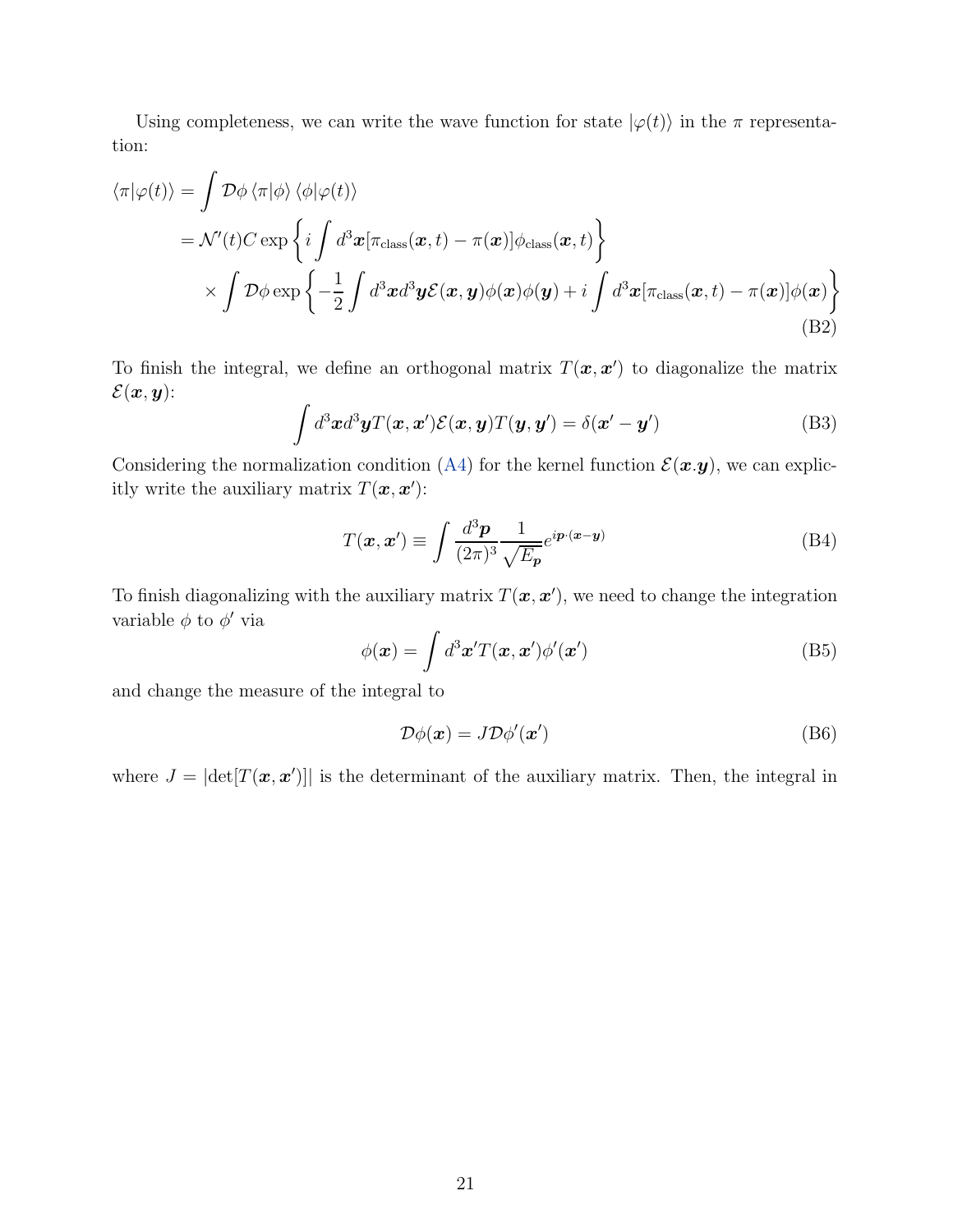[\(B2\)](#page-20-0) can be finished:

<span id="page-21-0"></span>
$$
\int \mathcal{D}\phi \exp\left\{-\frac{1}{2}\int d^3x d^3y \mathcal{E}(x, y)\phi(x)\phi(y) + i \int d^3x [\pi_{\text{class}}(x, t) - \pi(x)]\phi(x)\right\}
$$
\n
$$
= J \int \mathcal{D}\phi' \exp\left\{-\frac{1}{2}\int d^3x d^3y \mathcal{E}(x, y) \int d^3x' T(x, x')\phi'(x') \int d^3y' T(y, y')\phi'(y')\right\}
$$
\n
$$
+ i \int d^3x [\pi_{\text{class}}(x, t) - \pi(x)] \int d^3x' T(x, x')\phi(x')\right\}
$$
\n
$$
= J \int \mathcal{D}\phi' \exp\left\{-\frac{1}{2}\int d^3x' \phi'(x')\phi'(x') + i \int d^3x' \int d^3x T(x, x') [\pi_{\text{class}}(x, t) - \pi(x)]\phi(x')\right\}
$$
\n
$$
= J \prod_{x'} \int \mathcal{D}\phi'(x') \exp\left\{-\frac{1}{2}d^3x' \phi'(x')\phi'(x') + id^3x' \int d^3x T(x, x') [\pi_{\text{class}}(x, t) - \pi(x)]\phi(x')\right\}
$$
\n
$$
= J \prod_{x'} 2 \int_0^\infty \mathcal{D}\phi'(x') \exp\left[-\frac{1}{2}d^3x' \phi'(x')\phi'(x')\right] \cos\left\{d^3x' \int d^3x T(x, x') [\pi_{\text{class}}(x, t) - \pi(x)]\phi(x')\right\}
$$
\n
$$
= J \prod_{x'} \left(\frac{\sqrt{\pi}}{\sqrt{\frac{1}{2}d^3x'}}\right) \exp\left\{-\frac{1}{2}\int d^3x' \int d^3x T(x, x') [\pi_{\text{class}}(x, t) - \pi(x)] \int d^3y T(y, x') [\pi_{\text{class}}(y, t) - \pi(y)]\right\}
$$
\n
$$
= JC' \exp\left\{-\frac{1}{2}\int d^3x' \int d^3x T(x, x') [\pi_{\text{class}}(x, t) - \pi(x)] \int d^3y T(y, x') [\pi_{\text{class}}(y, t) - \pi(y)]\right\}
$$
\n(B7)

where  $C' = \prod$  $\bar{x}$ <sup> $\bar{y}$ </sup>  $\left(\sqrt{\pi}/\sqrt{\frac{1}{2}}\right)$  $\frac{1}{2}d^3x'$  is a constant. Furthermore, substituting [\(B7\)](#page-21-0) into [\(B2\)](#page-20-0), we can work out the integral:

$$
\langle \pi | \varphi(t) \rangle = J \mathcal{N}'(t) C C' \exp \left\{ i \int d^3 \mathbf{x} [\pi_{\text{class}}(\mathbf{x}, t) - \pi(\mathbf{x})] \phi_{\text{class}}(\mathbf{x}, t) \right\} \times \exp \left\{ -\frac{1}{2} \int d^3 \mathbf{x}' \int d^3 \mathbf{x} T(\mathbf{x}, \mathbf{x}') [\pi_{\text{class}}(\mathbf{x}, t) - \pi(\mathbf{x})] \int d^3 \mathbf{y} T(\mathbf{y}, \mathbf{x}') [\pi_{\text{class}}(\mathbf{y}, t) - \pi(\mathbf{y})] \right\} = J \mathcal{N}''(t) C'' \exp \left\{ -i \int d^3 \mathbf{x} \pi(\mathbf{x}) \phi_{\text{class}}(\mathbf{x}, t) \right\} \times \exp \left\{ -\frac{1}{2} \int d^3 \mathbf{x} d^3 \mathbf{y} \Big( \int d^3 \mathbf{x}' T(\mathbf{x}, \mathbf{x}') T(\mathbf{y}, \mathbf{x}') \Big) [\pi_{\text{class}}(\mathbf{x}, t) - \pi(\mathbf{x})] [\pi_{\text{class}}(\mathbf{y}, t) - \pi(\mathbf{y})] \right\}
$$
(B8)

where  $\mathcal{N}'' = \mathcal{N}'(t) \exp \left[i \int d^3 x \pi_{\text{class}}(\boldsymbol{x}, t) \phi_{\text{class}}(\boldsymbol{x}, t)\right]$  is the new normalization coefficient.

Note that the integral of the auxiliary matrix can be simplified further in terms of the kernel function  $\mathcal{E}_1(\boldsymbol{x}, \boldsymbol{y})$ :

$$
\int d^3 \mathbf{x}' T(\mathbf{x}, \mathbf{x}') T(\mathbf{y}, \mathbf{x}') = \int \frac{d^3 \mathbf{p}}{(2\pi)^3} \frac{1}{E_{\mathbf{p}}} e^{i \mathbf{p} \cdot (\mathbf{x} - \mathbf{y})} = \mathcal{E}_{-1}(\mathbf{x}, \mathbf{y})
$$
(B9)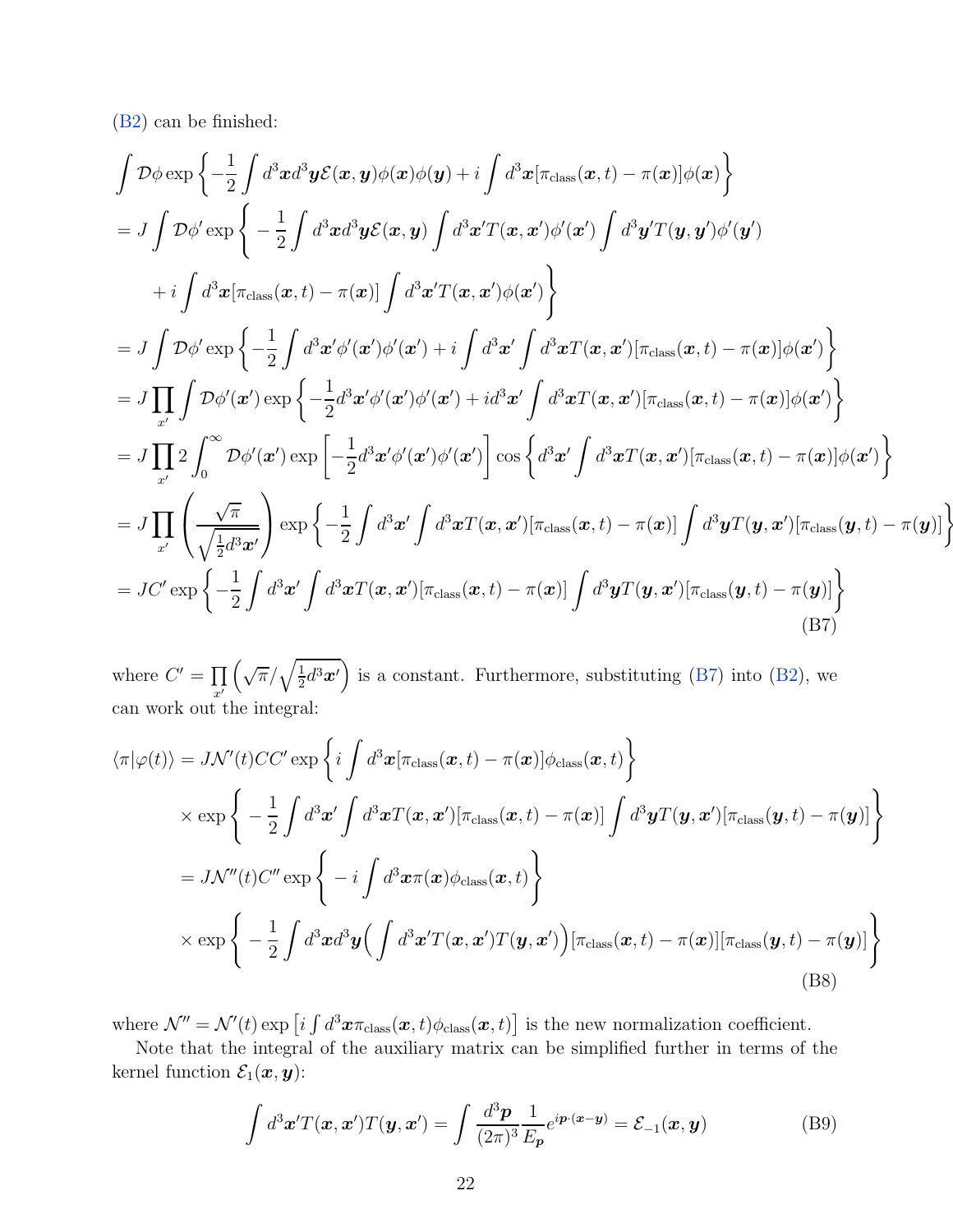Therefore, the final expression of the wave function in the  $\pi$  representation is

$$
\langle \pi | \varphi(t) \rangle = J \mathcal{N}''(t) C'' \exp \left\{ -i \int d^3 \boldsymbol{x} \pi(\boldsymbol{x}) \phi_{\text{class}}(\boldsymbol{x}, t) \right\} \times \exp \left\{ -\frac{1}{2} \int d^3 \boldsymbol{x} d^3 \boldsymbol{y} \mathcal{E}_{-1}(\boldsymbol{x}, \boldsymbol{y}) [\pi(\boldsymbol{x}) - \pi_{\text{class}}(\boldsymbol{x}, t)][\pi(\boldsymbol{y}) - \pi_{\text{class}}(\boldsymbol{y}, t)] \right\}
$$
\n(B10)

Therefore, the wave function is a Gaussian wave packet with the center located around  $\pi(\boldsymbol{x})$ and  $\pi(\mathbf{y})$ .

- <span id="page-22-0"></span>[1] G. Brown, A. Jackson and T. Kuo, Nucleon-nucleon potential and minimal relativity, [Nuclear Physics A](https://doi.org/10.1016/0375-9474(69)90549-1) 133 (1969) 481.
- <span id="page-22-1"></span>[2] A. Loeb and N. Weiner, Cores in dwarf galaxies from dark matter with a yukawa potential, [Physical Review Letters](https://doi.org/10.1103/physrevlett.106.171302) 106 (2011) 171302.
- <span id="page-22-2"></span>[3] A. Hook and J. Huang, Probing axions with neutron star inspirals and other stellar processes, [Journal of High Energy Physics](https://doi.org/10.1007/JHEP06(2018)036) 2018 (2017) 36 [[1708.08464](https://arxiv.org/abs/1708.08464)].
- <span id="page-22-6"></span>[4] J. Huang, M.C. Johnson, L. Sagunski, M. Sakellariadou and J. Zhang, Prospects for axion searches with advanced ligo through binary mergers, [Phys. Rev. D 99, 063013 \(2019\)](https://doi.org/10.1103/PhysRevD.99.063013) (2018) [[1807.02133](https://arxiv.org/abs/1807.02133)].
- <span id="page-22-3"></span>[5] J. Zhang, Z. Lyu, J. Huang, M.C. Johnson, L. Sagunski, M. Sakellariadou et al., First constraints on nuclear coupling of axionlike particles from the binary neutron star gravitational wave event gw170817, [2105.13963](https://arxiv.org/abs/2105.13963).
- <span id="page-22-4"></span>[6] J.L. Feng, M. Kaplinghat, H. Tu and H.-B. Yu, Hidden Charged Dark Matter, JCAP 07 [\(2009\) 004](https://doi.org/10.1088/1475-7516/2009/07/004) [[0905.3039](https://arxiv.org/abs/0905.3039)].
- [7] L. Ackerman, M.R. Buckley, S.M. Carroll and M. Kamionkowski, Dark Matter and Dark Radiation, Phys. Rev. D 79 [\(2009\) 023519](https://doi.org/10.1103/PhysRevD.79.023519) [[0810.5126](https://arxiv.org/abs/0810.5126)].
- [8] M.R. Buckley and P.J. Fox, Dark Matter Self-Interactions and Light Force Carriers, Phys. Rev. D 81 [\(2010\) 083522](https://doi.org/10.1103/PhysRevD.81.083522) [[0911.3898](https://arxiv.org/abs/0911.3898)].
- [9] J.L. Feng, M. Kaplinghat and H.-B. Yu, Halo Shape and Relic Density Exclusions of Sommerfeld-Enhanced Dark Matter Explanations of Cosmic Ray Excesses, [Phys. Rev. Lett.](https://doi.org/10.1103/PhysRevLett.104.151301) 104 (2010) 151301 [[0911.0422](https://arxiv.org/abs/0911.0422)].
- [10] L.G. van den Aarssen, T. Bringmann and C. Pfrommer, Is dark matter with long-range interactions a solution to all small-scale problems of  $\Lambda$  CDM cosmology?, [Phys. Rev. Lett.](https://doi.org/10.1103/PhysRevLett.109.231301) 109 (2012) 231301 [[1205.5809](https://arxiv.org/abs/1205.5809)].
- <span id="page-22-5"></span>[11] M. Kaplinghat, S. Tulin and H.-B. Yu, Dark Matter Halos as Particle Colliders: Unified Solution to Small-Scale Structure Puzzles from Dwarfs to Clusters, [Phys. Rev. Lett.](https://doi.org/10.1103/PhysRevLett.116.041302) 116 (2016) 041302 [[1508.03339](https://arxiv.org/abs/1508.03339)].
- <span id="page-22-7"></span>[12] M. Mannarelli and R. Rapp, Hadronic modes and quark properties in the quark-gluon plasma, [Phys.Rev. C72 \(2005\) 064905](https://doi.org/10.1103/PhysRevC.72.064905) (2005) [[hep-ph/0505080](https://arxiv.org/abs/hep-ph/0505080)].
- <span id="page-22-8"></span>[13] N.P. Landsman, Between classical and quantum, [quant-ph/0506082](https://arxiv.org/abs/quant-ph/0506082).